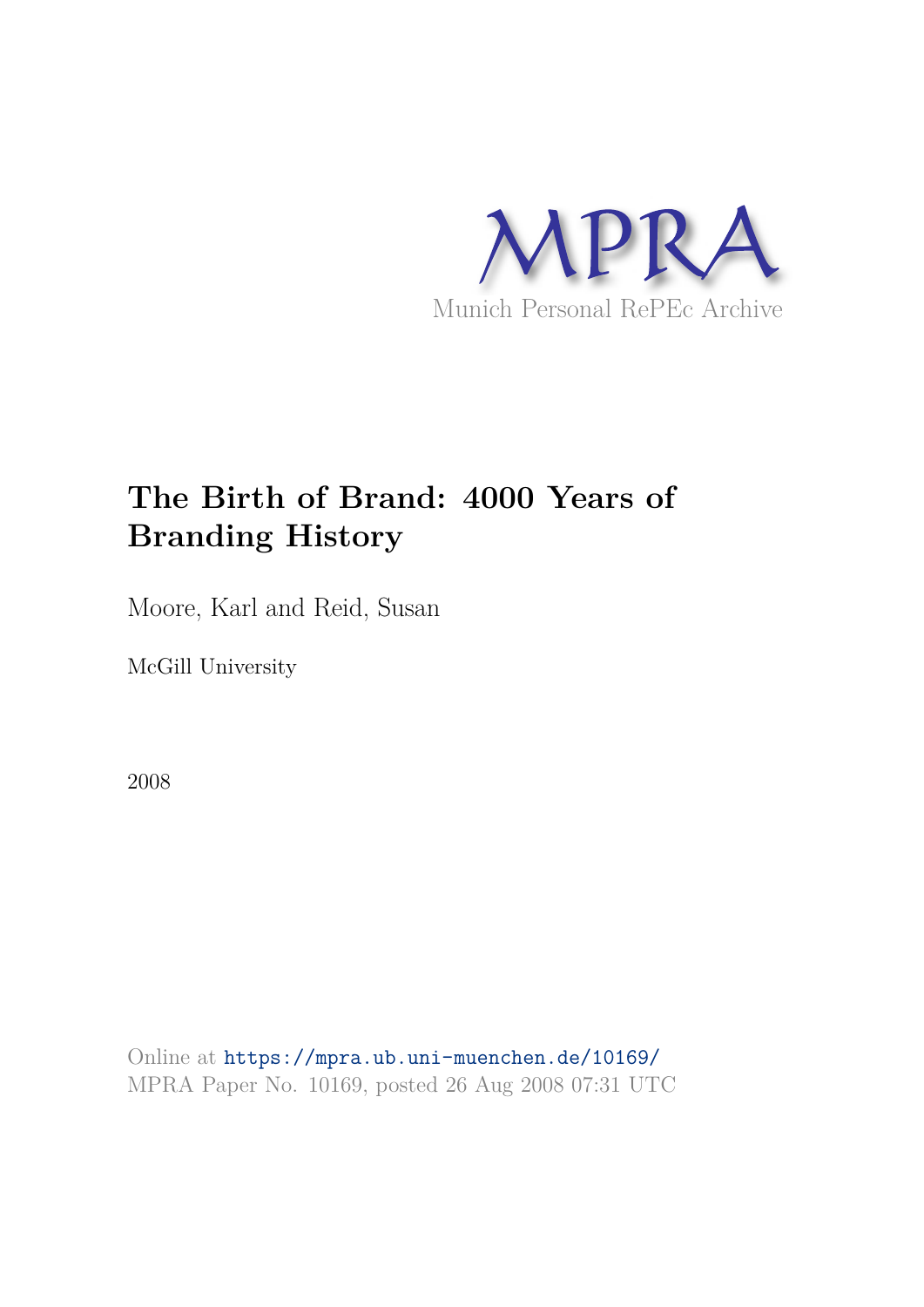## **The Birth of Brand<sup>1</sup>**

**Karl Moore<sup>2</sup>** Associate Professor **Susan E. Reid<sup>3</sup>** Assistant Professor

<sup>&</sup>lt;sup>1</sup> The authors gratefully acknowledge the help of David Lewis, Henry Mintzberg, Alan Rugman, Laurette Dube and David Ulrich. We also like to thank participants who have made many helpful comments at seminars at Oxford, Cambridge, University College London, Erasmus University, Keio University, Tuck, USC, Duke, UBC, Warwick University and McGill. <sup>2</sup> Karl.moore@mcgill.ca, Faculty of Management, McGill University, 1001 Sherbrooke Street West, Montreal, Canada, H3A 1G5, Telephone: 1 514 398-4138, Fax: 1 514 398-3876  $3 \text{ sreid} \textcircled{a}$ ubishops.ca, Williams School of Business and Economics, Marketing Area

Lennoxville, Quebec, Canada, J1M 1Z7, Telephone: 1 819 822-9600, Fax: 1 819 822-9661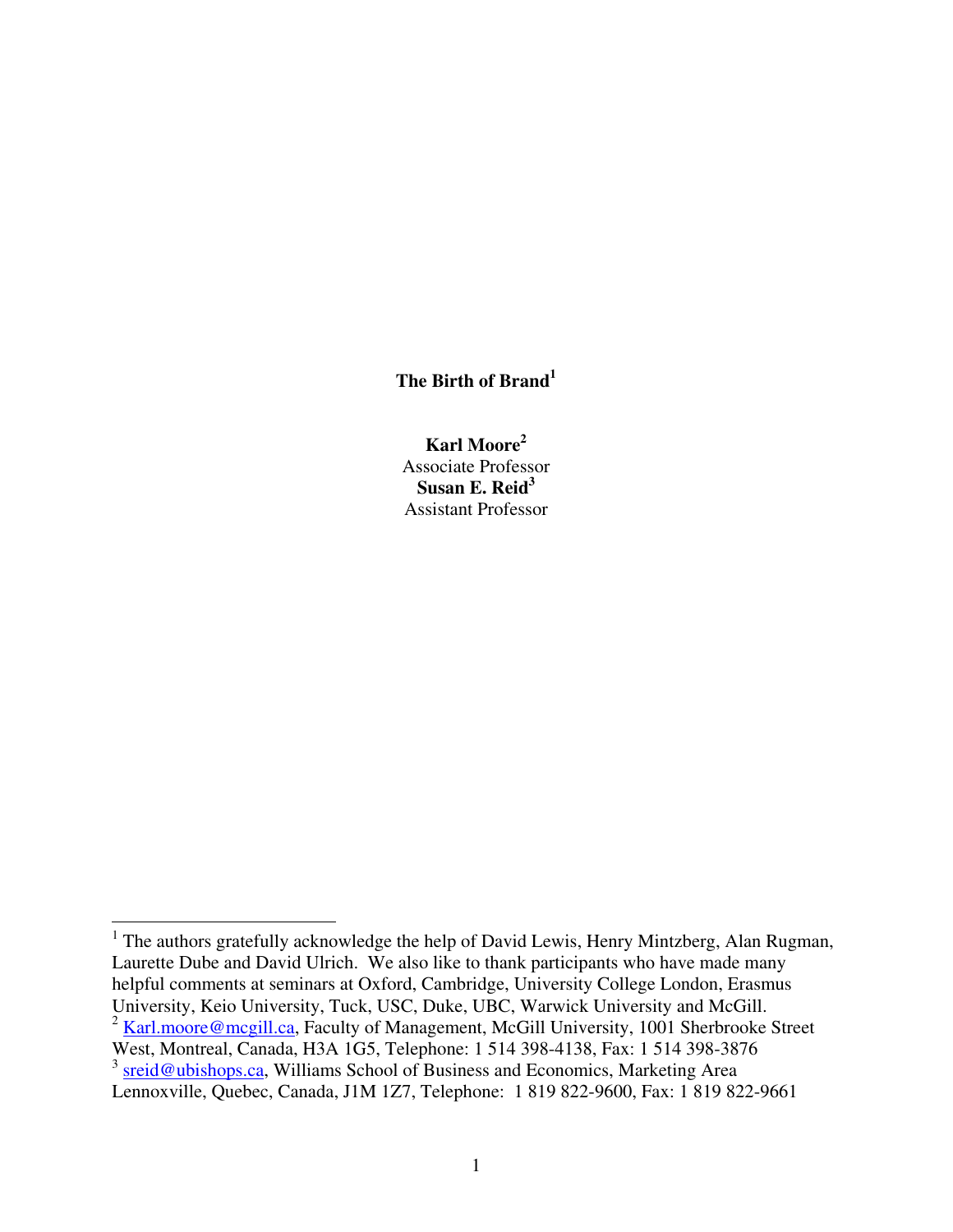## **The Birth of Brand**

#### **Abstract**

This paper seeks to show that brands are as old as civilization. It derives evidence of branding, in various forms, from important historical periods beginning 2250 BCE in the Indus Valley through to 300 BCE Greece. This evidence is compared with modern research directed toward developing a meaning of "brand".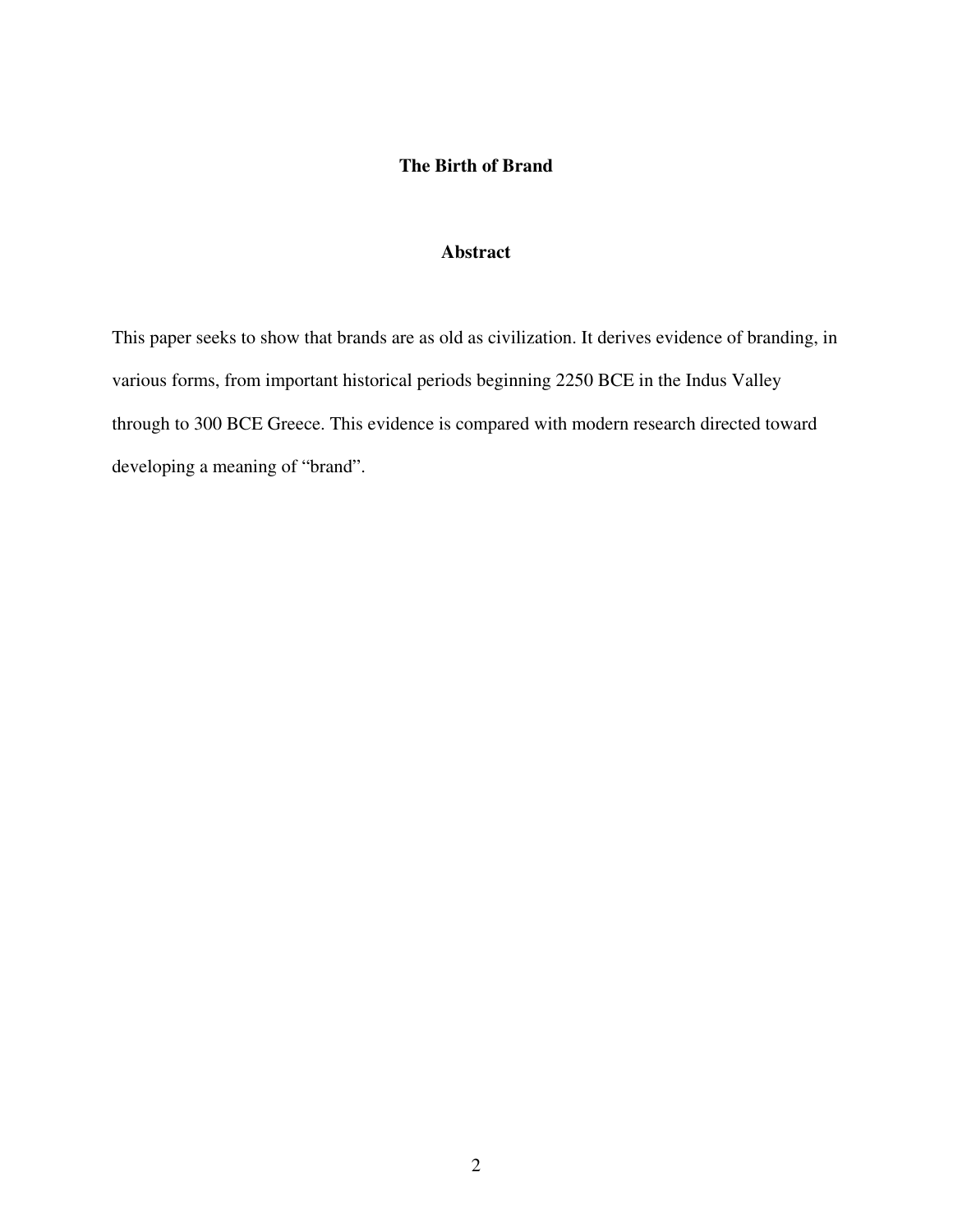#### **INTRODUCTION**

The first *Journal of Marketing* article on the topic of "brand" can be traced back to H.D. Wolfe's 1942 "Techniques of Appraising Brand Preference and Brand Consciousness by Consumer Interviewing", with several other articles on brands and branding appearing in the popular literature even earlier in the  $20<sup>th</sup>$  century. While some thirty brand and branding articles appeared in the top three consumer behavior journals (*Journal of Consumer Research, Journal of Marketing, Journal of Marketing Research*) from 1942 to 1969, branding as a major topic of study in the marketing discipline, began in earnest in the 1970's. Books and journal articles have tackled the topic of branding from a variety of perspectives. Specifically, a good portion of the research on brands is devoted to building a better understanding in the areas of brand choice (or preference), brand switching, brand loyalty and brand extensions. Table 1 provides an overview of articles, according to topic area, from the top three consumer behavior journals (*Journal of Consumer Research, Journal of Marketing, Journal of Marketing Research*) where the main focus was examining brands and branding. We note that this sample of articles is based on a keyword search for "brand" or "branding" in the citation, and thereby is not exhaustive. As such, there are likely to be many other articles on these topics that have not been included. However, we feel that this sample provides a good overview and an idea of the level of focus on each topic category that has been achieved to date in the literature.

#### Place Table 1 about here.

Interestingly, very few of the listed articles have strictly examined the inherent characteristics of brands themselves. In other words, very few of the articles take the approach of asking the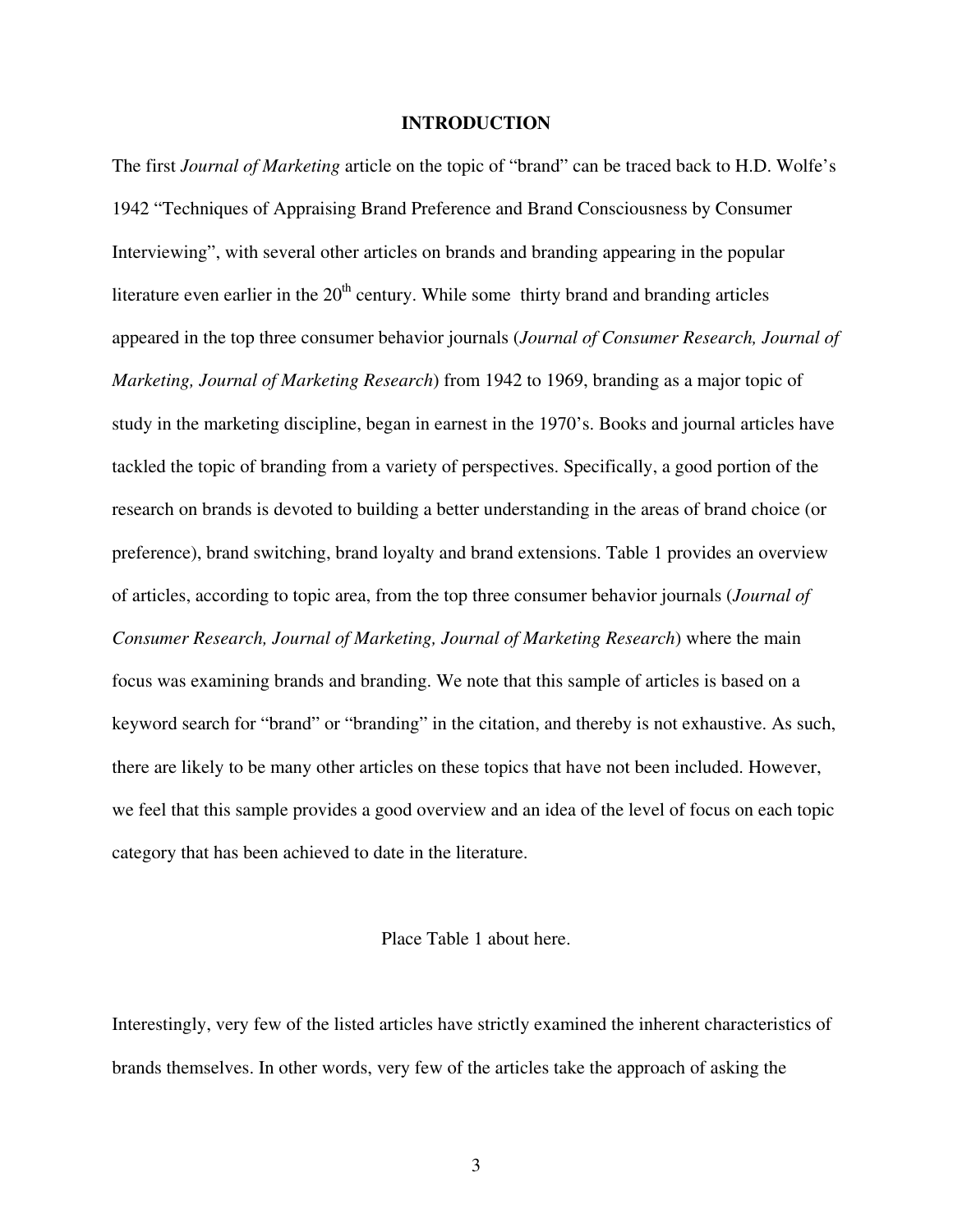question: "What is a brand?" Rather they have focused almost exclusively on the consumer side of the equation in order to determine what makes an effective brand from the perspective of the consumer, as reflected by most of the topic categories listed in Table 1 (i.e., brand choice, brand switching, brand loyalty and the like). While we understand that effectiveness is an important component of brands both from a strategic perspective and from a consumer satisfaction perspective, a better understanding of the actual characteristics inherent to brands, will help to both enrich our understanding of the topic and point to new potential avenues of research. As such, this article seeks to gain a better understanding of what makes a brand, and will do so using an historical methodological approach as has been applied in discussion on the occurrence of the first proto-multinationals (Moore and Lewis 1998; Moore and Lewis 2000).

As Marketing's study of branding has progressed, so too has the usage of branding by managers. Several popular journals, including *Brandweek*, *Brand Marketing* and *Brands and their Companies* have been mainstays for marketing management during the last two decades. Further, Ries and Ries' critically acclaimed "The 22 Immutable Laws of Branding" (1998) and Trout and Ries' "Positioning: The Battle for Your Mind" (1981) have created a veritable cult around the importance of branding for today's marketing managers. Taken in combination with the evidence provided in Table 1, an important question arises as to whether branding really only began in earnest in the latter half of the  $20<sup>th</sup>$  century. Or, has branding existed, before the advent of modern marketing? In order to answer these questions, it is necessary to first probe the extant literature to determine whether it is possible for brand characteristics to exist separately from consumer interpretation. Second, in order to answer the question regarding the existence of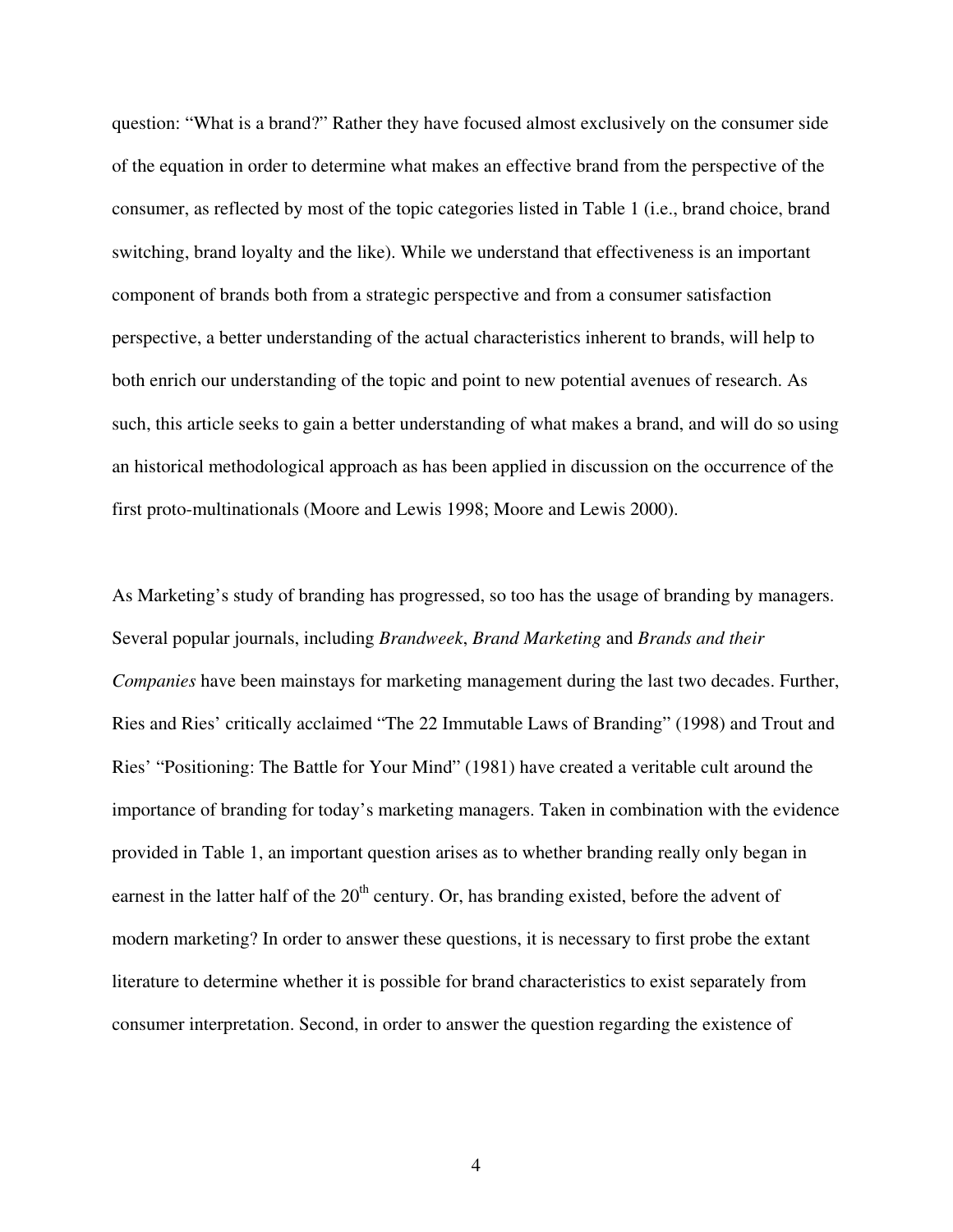brands and branding prior to the latter half of the  $20<sup>th</sup>$  century, it will be necessary to find historical evidence of products demonstrating brand characteristics.

This paper seeks to show that brands and branding are as old as civilization. We will demonstrate evidence of "proto-brands" from as early as it has been possible to trace human existence. This paper derives evidence of branding, in various forms, from important historical periods beginning 2250 BCE in the Indus Valley through to 300 BCE Greece. Further, this evidence is compared with modern  $(20<sup>th</sup>$  century) research directed toward developing a meaning of "brand". Two key roles played by brands are witnessed during each period of interest: first, as a conveyor of information (origin and quality) regarding goods and/or services and second, as a conveyor of image or meaning (power, value and/or personality). We hope that the examination of branding in ancient times may lend a better understanding to an overall conceptualization of branding and how it influences and plays a role in macromarkets and society.

#### **METHOD**

The historical method is applied in this paper to gain a better understanding of what brands and branding are, whether these phenomena have evolved over time, and if so, how. There is a precedent for the use of the historical method applied successfully to the discipline of marketing (Fullerton 1987, 1988; Low and Fullerton 1994; Nevett 1991 to name but a few) and it is expected that such a method will effectively shed light on the above-mentioned questions. The main reasons necessitating the use of historical method include the following: evidence suggesting that brands and branding did exist in ancient times, lack of research on these topics from prior to the  $20<sup>th</sup>$  century, and archaeological observations from periods in history for which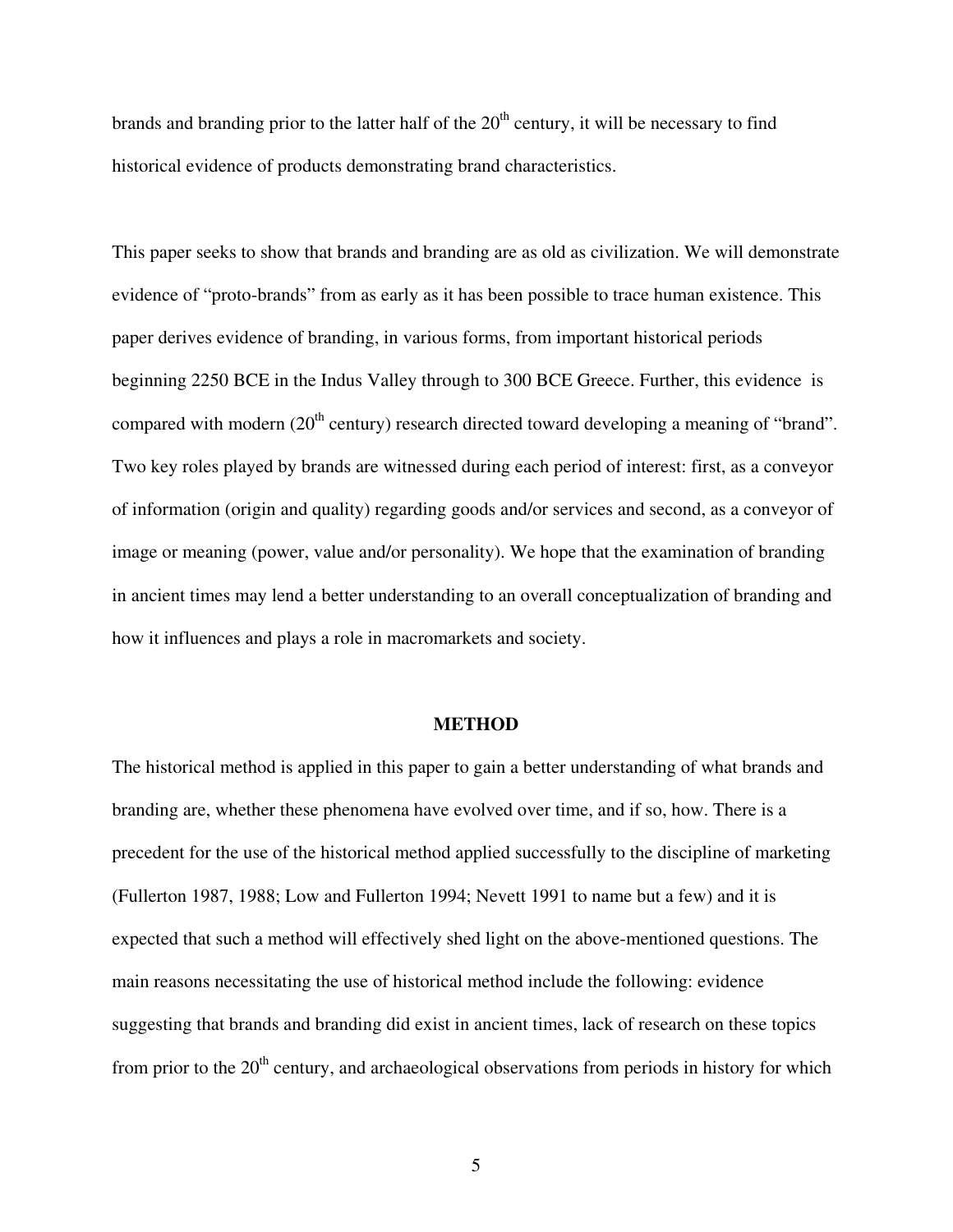consumer responses or marketing literature are non-existent. Further, new methods now exist which have led to the discovery of artifacts previously unknown to our culture, and, which importantly shed light on the questions we are examining.

#### **THESES**

As is the convention for historical research, we state upfront our theses, which are representative of our principal findings, followed by a presentation of the evidence and reasoning by which these theses are supported. The theses are as follows:

- 1. Brands, from all periods in history, display two immutable characteristics related to the conveyance of information to stakeholders: information about quality, and information with the purpose of indicating the origin of the product (which sometimes includes differentiation information to help with the logistical functions of marketing i.e., sorting, storage, transportation, etc.).
- 2. The evolution of brands shows a movement to greater complexity in character, including the addition of image or meaning (power, value and/or personality) to the list of critical information elements.
- 3. Brands, from all periods in history, played critical roles not only for end customers, but for stakeholders throughout the channel.
- 4. Brands did exist prior to the  $20<sup>th</sup>$  century, but should be referred to as proto-brands.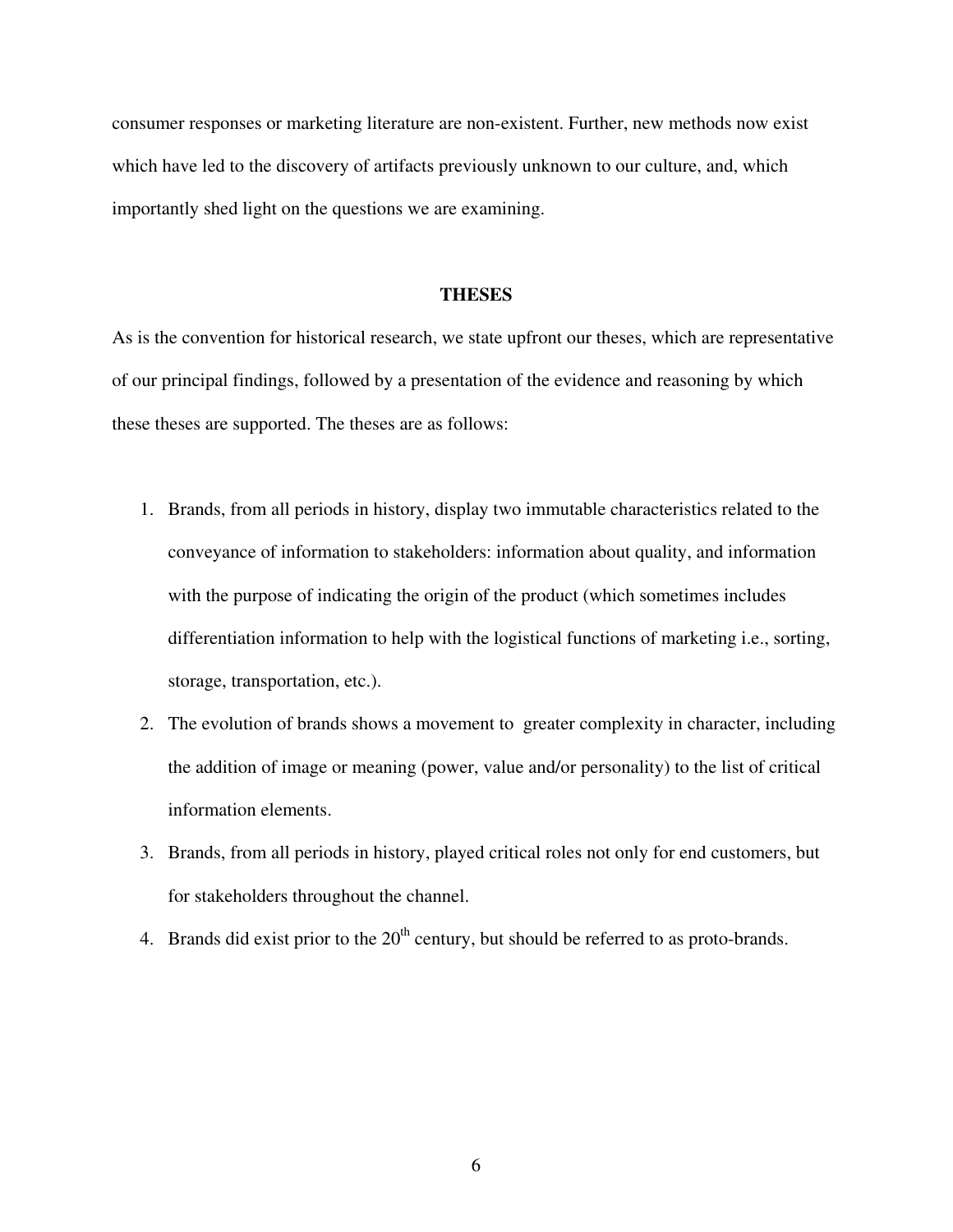#### **BRANDING IN ANCIENT TIMES**

#### **Early Bronze IV: 2250 – 2000 BCE - The Indus Valley**

The Sumerian and Akkadian economies of third and second millennia BCE were at the core of an international economy that extended from Egypt in the west to the Indus Valley in the east. The Indus Valley or Harappan civilization, located in modern-day India, arose in tandem with Mesopotamian society. The cities and villages of the Harappan civilization covered 1,500 kilometers from north to south, stretching from what is now the southeastern corner of Iran to the region of the Aral Sea in Russia (Moore and Lewis 1999a).

Sir John Marshall and D.R. Sahni began the excavation of two regions of the Indus in 1921: Harappa in 1921 and Mohenjo-Daro, 600 kilometers to the southwest, in 1922. Virtually no written records from Harappan society exist outside of a number of seals from this excavation written in an as yet undeciphered script. As such, dating the rise of the Indus civilization proves a challenge given the absence of written records, however some overlap between Indian and Sumerian artifacts provide a few clues. A consistent pattern of radiocarbon dates, strongly indicates the rise of the Indus cities began around 2600 BCE. The cities reached their peak between 2300-1700 BCE (Lal 1994).

Findings from the excavation revealed that the whole of the Indus Valley cultural region was linked together by trade and common cultural, social, religious, and political ties. The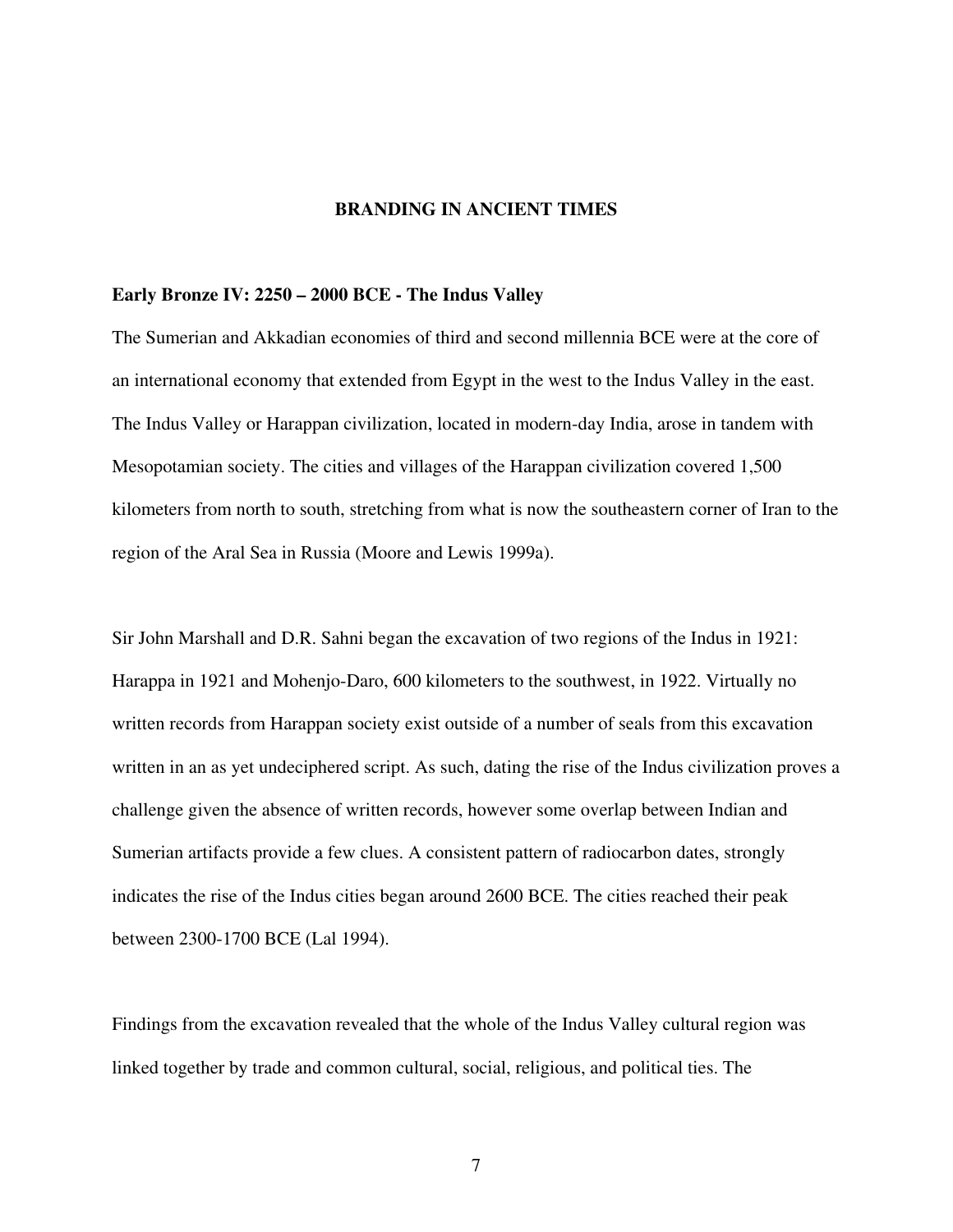civilization of Harappan India represented a vast cultural and linguistic community with the same weights and measures. Red-and-black wheel-made pottery and figurines with painted pottery symbols and seal motifs appears at all of the Indus sites, decorated with animal and geometric motifs (Kenoyer 1994, p. 75).

The Harappan cities were home to craftsmen working in stone and bronze, who created little square seals, which they sold to merchants. There are hundreds of square seals with animal figures, used as trademarks, found at Mohenjo-daro, Harappa, and Lothal. Lothal was a transportation center, strategically located between the major Indus cities and the cities of Gujarat, the part of India which borders on the Arabian Sea. The city/The region was both a transit center and a place where opening, checking, repacking, and sorting took place (Ratnagar 1981). Further, a Harappan seals have been found in Sumer, suggesting the presence of at least a few Indian merchants in Mesopotamia, who 'had come abroad to see the dispatch of goods to India' and that 'to a certain extent at least, Harappan goods were sent under contract or commercial partnership to Mesopotamia' (Wolpert 2000, p. 192). A large number of seals have also been found at Failaka in the heart of the Persian Gulf, a processing center where the Indus trade circuit met the Sumerian one (Wolpert 2000). The seals found at Lothal are attached to jars, baskets or other containers. Those found at the other two cities are message documents unaccompanied by goods. These seals indicate, firstly, that 'at Mohenjo-daro and Harappa goods were received, stored, processed and finally redistributed' and secondly, the function of the seals was to convey 'the identity of the sender of a certain piece of merchandise, or the authority allocated by an individual or state department to a particular agent who carried the seal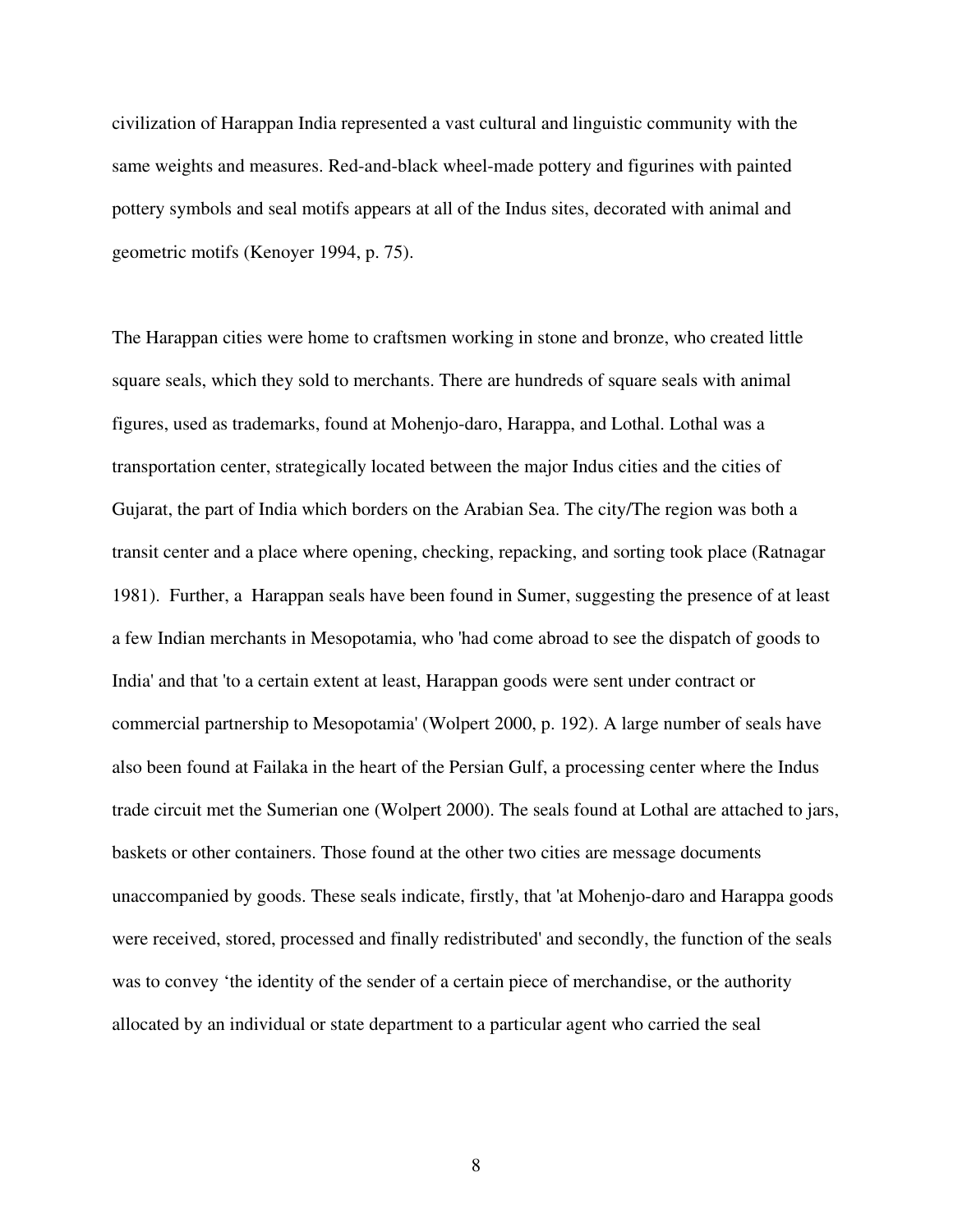impression' (Wolpert 2000, p. 188). The pattern of the seals indicates that Mohenjo-daro and Harappa were administrative and redistributive centers.

While most of this trade was probably between state administrations, professional private merchants may have been involved, as proposed by Wolpert (2000). These merchants would have had to be supplied with market information as well as organized and able to send shipments quickly. It was, 'a contractual trade with a scheduled and predetermined movement of merchandise, of the Assyrian type' probably ' partly under state control and partly in the hands of professional merchants, subject to price-regulating market conditions (Wolpert 2000, p. 225).

Here, we believe, one finds the earliest known example of branding. According to UCLA Indianologist Stanley Wolpert, the magnificent seals of tigers, Brahma bulls, elephants, and other Indian animals were "probably made for merchants who used them to 'brand' their wares" along with accompanying writing in a yet untranslated language (Wolpert 2000). These were India's first business documents, written in some 400 picture characters, which may well have been the names of the merchants using the seal. One seal found near Mohenjo-Daro, showed a yogi with a horned dress surrounded by a tiger, elephant, rhinoceros**,** water buffalo, and deer. It is possible that this seal may have represented the mighty hunter and destroyer Shiva, who was venerated as both a fertility god, tamer of beasts, and planter of seed (Wolpert 2000).

The artifacts from the Indus Valley allow us to draw some conclusions regarding the use of the seals in commerce. First the markings on the seals were used for informational purposes in trade, for manufacturers, re-sellers and government authorities. The markings have been shown to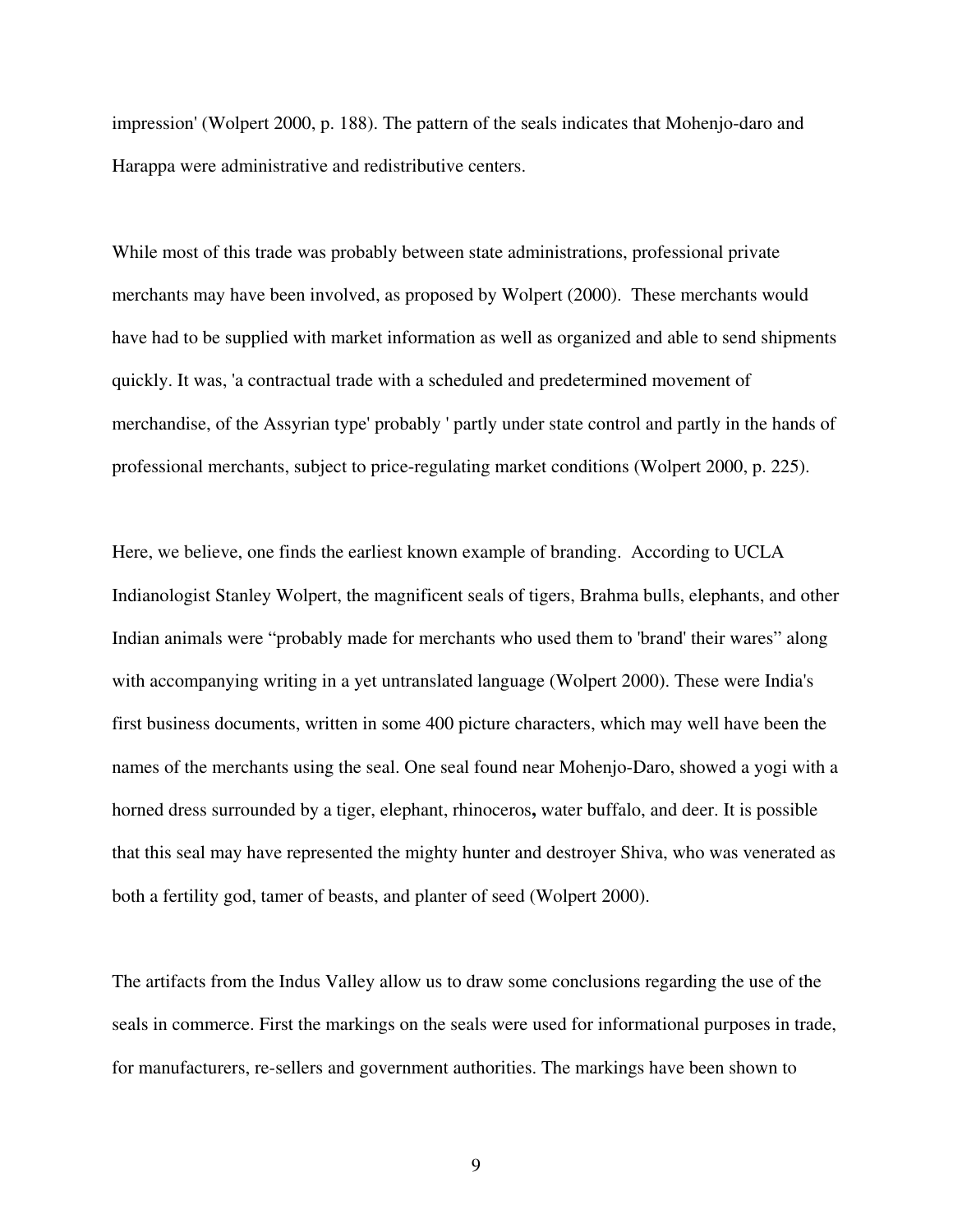indicate origin of manufacture and allow for the performance of various functions of marketing (for example: sorting, storage, transportation) both by re-sellers and government authorities. There is some indication that an occasional secondary reason for the seals was to promote some imagery to potential buyers and users. For example, the fertility god label of Shiva described above therefore becomes the oldest known use of brand imagery – thereby showing that the art of using sex to sell was not unknown to ancient civilization. The degree of use of imagery in the seals, however, seems to have taken a back seat to the informational characteristics implicit in the brand, as shown by the evidence.

Whether these seals can be called brands is another issue. They certainly contain the important information requirements of all modern day brands (information regarding quality and origin) - if not more (information regarding the logistical functions of marketing) – however, the use of imagery seems to be much less prevalent and therefore using the Keller (2003) understanding from a consumer perspective of brand, we might suggest that what we are dealing with here is really a "proto-brand".

#### **The Middle Bronze Age: 2000-1500 BCE- Shang China**

While the Old Kingdom Pharaohs erected their pyramids and the *damgara* of Ebla and Sumer flourished at the dawn of the Bronze Age, the peasants of the *Huang He*, or Yellow River remained in a stone-age economy. The Yangshao people of the 4th and early 3rd millennium BCE lived in small villages, fought with bows and arrows, grew millet, and made a few primitive pots and silk cloth. Their more advanced successors, the Longshan people (late 3rd and early 2nd millennium BCE) still lagged behind their Akkadian and Indus Valley contemporaries. A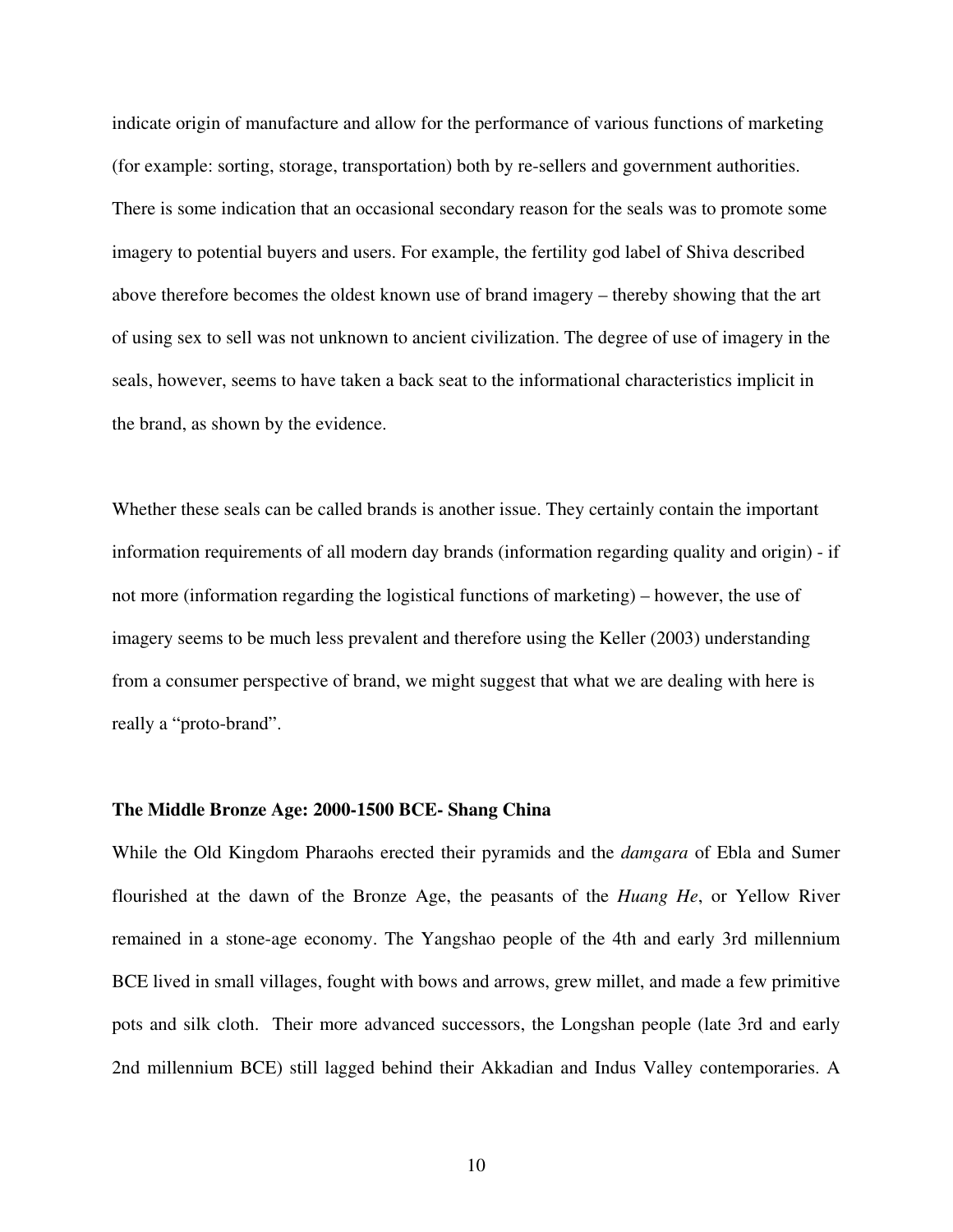trail of their black pottery identifies their settlements, now enclosed with walls and spreading along the Yellow River, with a few outlying towns as far away as Manchuria, the Yangzi, and the southern regions populated by the Vietnamese. The group that followed, Shang China, was a more advanced economy.

Most of what is known about Shang China comes from the excavations begun in 1928-1937 on the site of Anyang, located in the northeastern part of today's Henan Province. Anyang was also the site of some 100,000 of the most ancient Chinese records, carved on bone and tortoise shells, of which 1,000 have been translated. The Shang records are royal, not commercial, and suggest very strongly that the early Chinese economy was a completely state-run operation (Moore and Lewis 2005). The Shang organized their realm on the basis of towns settled by *zu*, or kin groups. Smaller *zu* were combined into larger ones, ruled from a central town subject to supervision by yet larger towns, which served as clan capitals. All were subject to the *wang* (king) in Anyang. This kinship structure, in which the king was patriarch of all, controlled economic as well as political life. Land in Bronze Age China was owned not by private farmers but by the king himself.

Kin and lineage groups were the basis for occupational units not only in growing wheat and raising livestock but in the trades as well. These *zu* had their own crests with names like 'pottery', 'flag', 'cooking pot', 'wine vessels', 'cordage', 'horse plume', 'fence', etc., and no doubt stone, wood, and leather-workers had their own as well.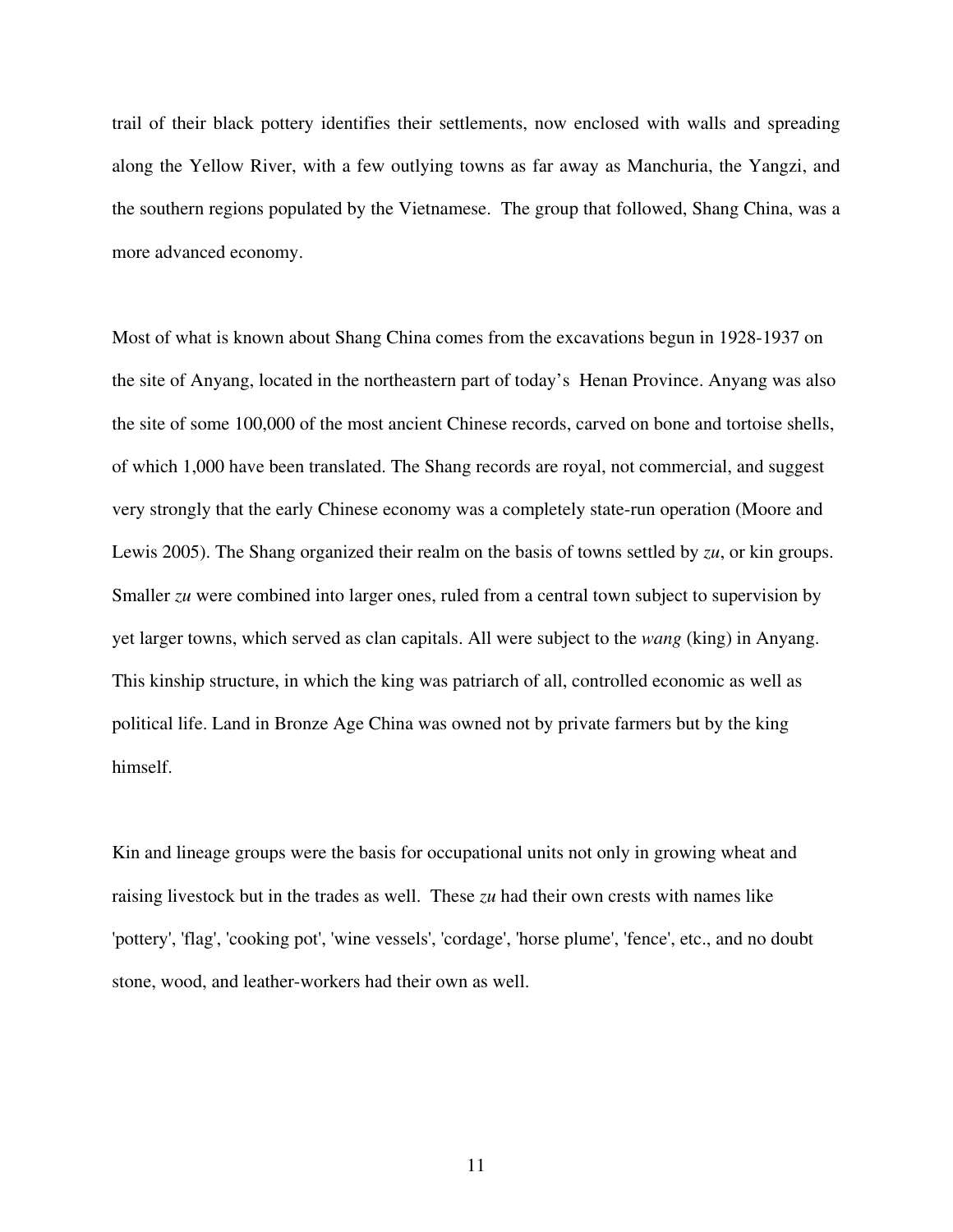Can we consider the *zu* crests of Anyang to be brands? Certainly the crests were able to convey basic information regarding origin and quality, no doubt regulated on some level by the king. We can assume that the clan structure of the kin groups would involve somewhat small-scale distribution of the *zu* products within the local community, so information for sorting, storage or distribution was probably limited, as would be imagery beyond the utilitarian imagery associated with the use of the product. As such, the *zu* crests are best representative of a proto-brand.

#### **THE LATE BRONZE AGE: 1500-1000 BCE - CYPRUS**

During the Late Bronze Age, beginning around 1500 BCE, the axis of most of world business shifted to the west. The Indus Valley civilization collapsed, while Shang China remained in isolation. No great Mesopotamian empire dominated the world during this time. Trade and commerce began to thrive and grow in the eastern Mediterranean, which became the new focus of economic activity.

Seaborne commerce, in the Late Bronze Age, began to emerge as a distinct business model in the hands of seafaring Canaanites (Phoenicians), Minoans, and Mycenaean Greeks. Trade was conducted by palace officials or temporary ventures of traders sometimes supported by the palace. The Hittite code recognized private ownership and transactions in real estate but combined them with obligations for public service imposed by the king. For example, the households of weavers living in several key towns as well as priests were exempt, as were bowmen, carpenters, and others involved in the royal chariot industry. (Roth 1997) Coppersmiths; however, were not exempt from 'participating in ice procurement, construction of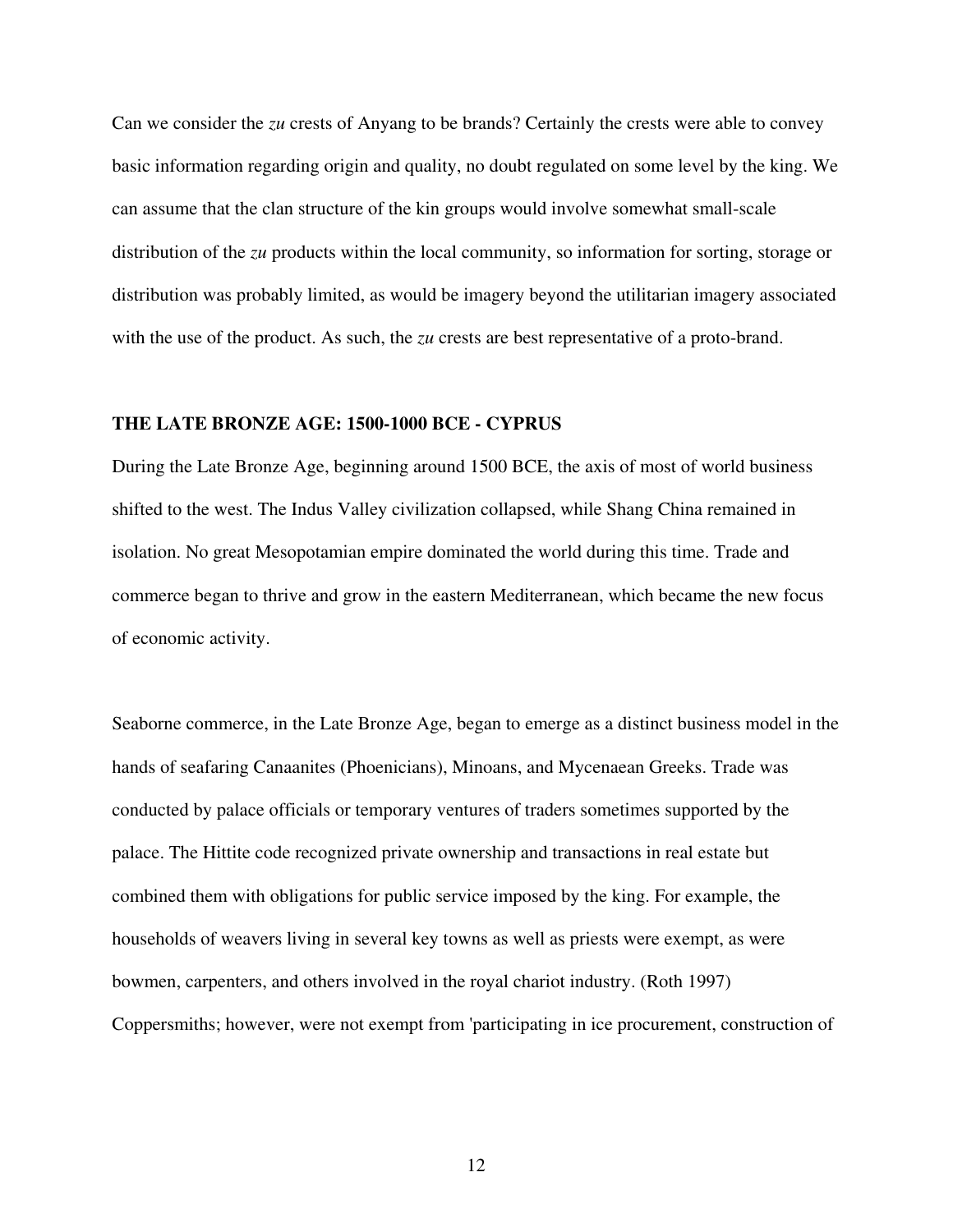fortresses and royal roads, or from harvesting vineyards.' (Roth 1997) While still a mixed model, market freedoms showed more evidence than in the Indus or Shang regions.

The island of Cyprus, which means 'copper', was destined to play a key role in the growing Late Bronze economy. In the days of Ramesses II, the mining of copper on the island began to boom with copper being smelted at Enkomi on the east coast and being refined on the southern part of the island. The copper was melted down into ingots and carried to both the Levant and the Aegean, primarily by the Phoenicians. Cyprus has always served as a link between the Near Eastern and Aegean business and cultural spheres. Not only was it strategically located and even visible from the Levantine shore, but it was also the first place Phoenician ships would reach sailing out into the Great Sea. The Phoenicians quickly seized the opportunity to become the key middlemen in the evolving Near Eastern trading system. Vast trading fleets built from the forests of Lebanon sailed between Egypt, Cyprus, Canaan and the Cilician coast of the Hittite empire. Grain grown in Egypt or Babylonia was traded to the Cypriots and Hittites in return for their precious copper and other metals which were processed in Phoenician workshops or shipped by caravan and Euphratean reed boat to Babylon, Sippar, Ashur, and points east. Kassite horses were sold to Egypt; Egyptian ivory to Mesopotamia, Elamand Hatti. Imported into Ugarit's harbors from the mines of Cilicia and Cyprus, copper and precious metals were distributed to guilds of merchants and traders by the harbor master. Both profits and royalties paid to the crown were then re-invested in the construction of even more seagoing vessels, organized into fleets which grew along with the volume of international trade now passing through the harbors and along the roads under Phoenician control. Within the cities and towns of Ugarit and the other Phoenician city-states guilds of highly-skilled craftsmen, most of them now self-employed, beat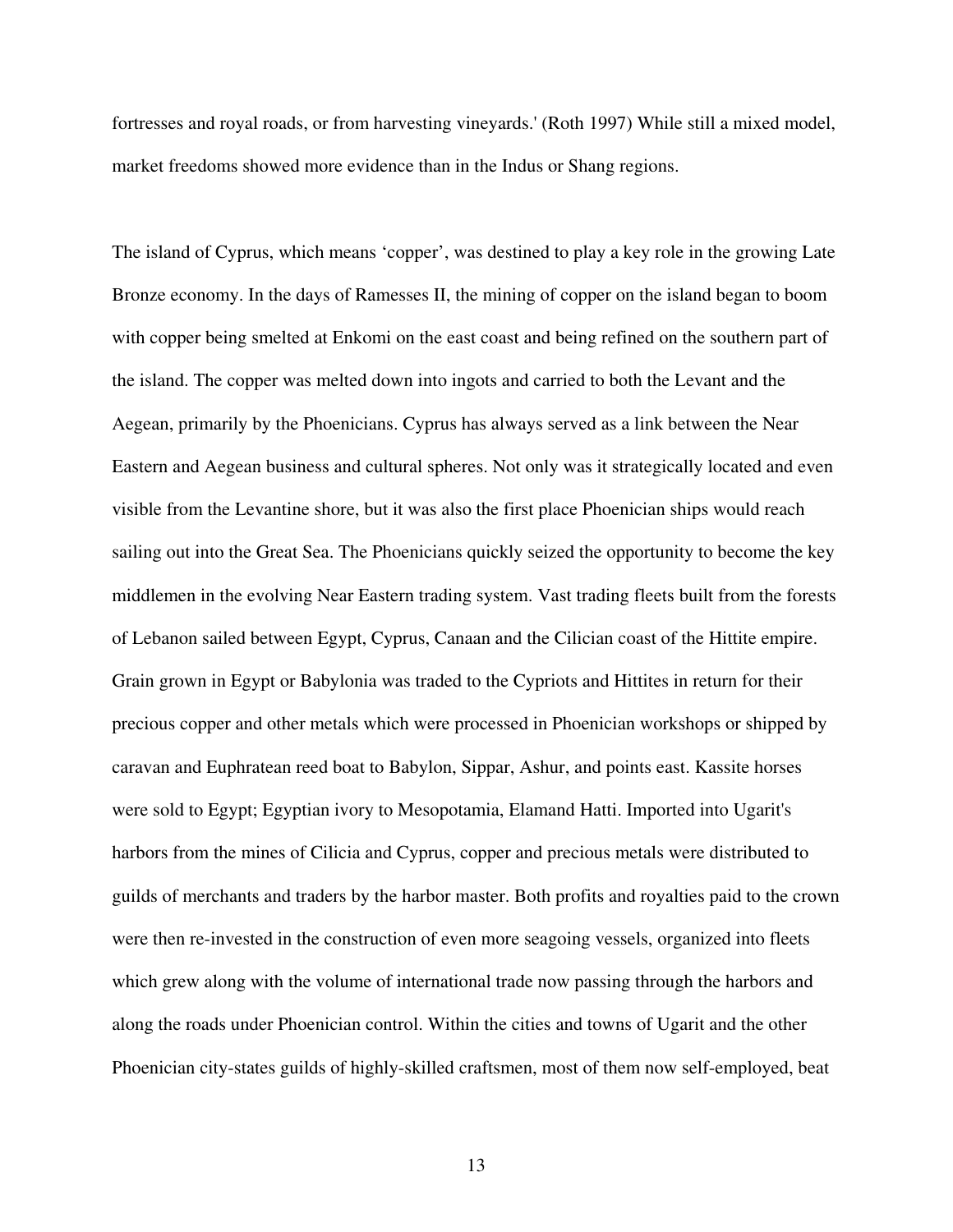and smelted the raw copper and tin, plus the gold and ivory of Egypt into finished products which could be shipped by caravan to Mesopotamia via Carchemish or even Hatti or Egypt. These enterprises had a specialized knowledge, which would lead them to enjoy high profits for a considerable period of history.

The copper of Cyprus provides a special example of a brand characteristic which is affiliated with raw materials as a symbol of status and inherent value. The interesting thing about a raw material such as copper is that the quality of the copper was inherent to the raw material itself and the origin of the copper was well known to be Cyprus.

#### **THE IRON AGE REVOLUTION: 1000-500 BCE - TYRE**

The greatest of all Phoenician cities, Tyre, beginning around 1000 BCE, adapted the model of temple/palace management to overseas and long-distance trade (Moore and Lewis, 1999b). Tyrian state managers and independent merchants entered into joint ventures with other nations and erected permanent establishments as far west as Spain and as far east as Babylon. They operated sometimes in synergy and sometimes in rivalry with the Greeks, who were beginning also to trade and colonize in the Mediterranean.

The chief religious cult of Tyre, that of Baal-Melqart (King of the City), seems to have been unknown before the city rose to commercial power and established its enlarged kingdom on the Lebanese mainland. As Tyre under Prince Hiram, who likely created the cult, and Prince Itobaal, who promoted it abroad, became more powerful, so did the international reputation of Melqart, a Viking-like figure with a horned hat and a battle axe. Melqart pictured the ideal Tyrian king.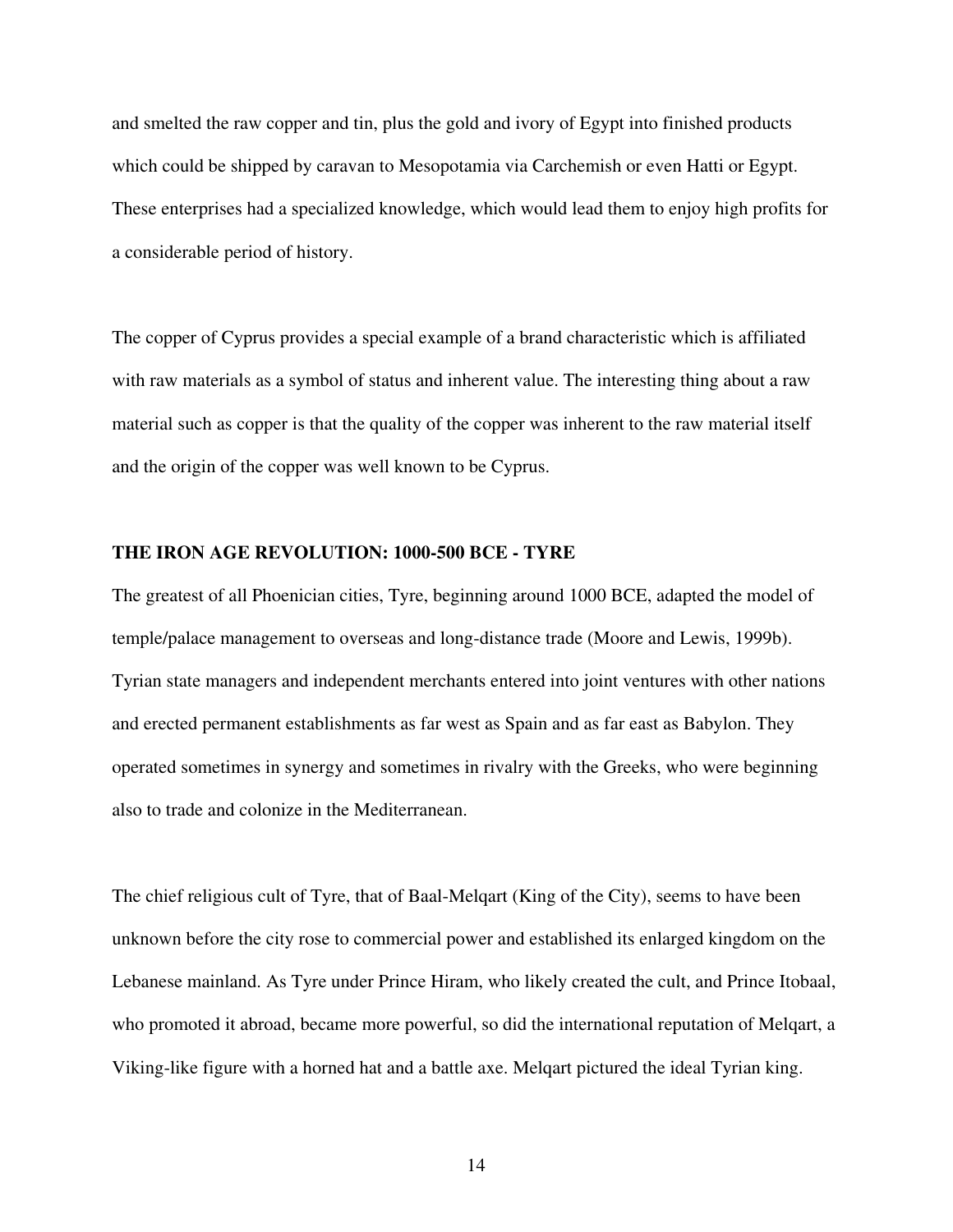Legendary founder of Tyre, he was not only the god of rain and storm but of prosperity. Reputed inventor of the dye industry, Melqart was also its patron. As Tyrian sea power grew, Melqart would soon acquire the title of Patron of Westerly Navigation. Temples in his name would be erected in not only Samaria, but Syria, Cyprus, Malta, Cathage, Sicily, Malta and most importantly, Spain (Clifford 1990).

As Tyre's traders expanded north and east as well as south and west, Tyrian priests opened branch temples and colonies on the Gulf of Alexandra, in the region of Cilicia. Not only the ever-present Phoenician jugs, but Phoenician inscriptions in the heart of the Aramaic-Hittite territory affirm direct investment in the strategic territories of southern Turkey and northern Syria before and after 850 BCE. A monument in Aleppo by the famous King Ben-Hadad of Aram, dedicated to Melqart, implies not only the presence of a temple of the latter nearby, but of the introduction of both Tyrian political influence and technology.

The princes of Tyre and the priests of Melqart presided over a well-oiled multinational trading machine offering the advantages of internalization in the form of royal and temple support, contractual partnerships, feudal loyalties and family connections. The large-scale intercontinental seaborne trade now undertaken by Tyre's merchants could be profitable only for a solid and solvent organization of shippers with a huge fleet of vessels, underwritten by temple and palace, capable of transporting precious ores and finished goods in bulk sufficient to absorb any potential losses while reaping substantial gains (Moore and Lewis 1999b). The expansion to the west and the founding of the colonies in southern Spain could only be undertaken by Tyre when she was sure of attaining her objectives: guaranteed silver ore and plentiful food resources, and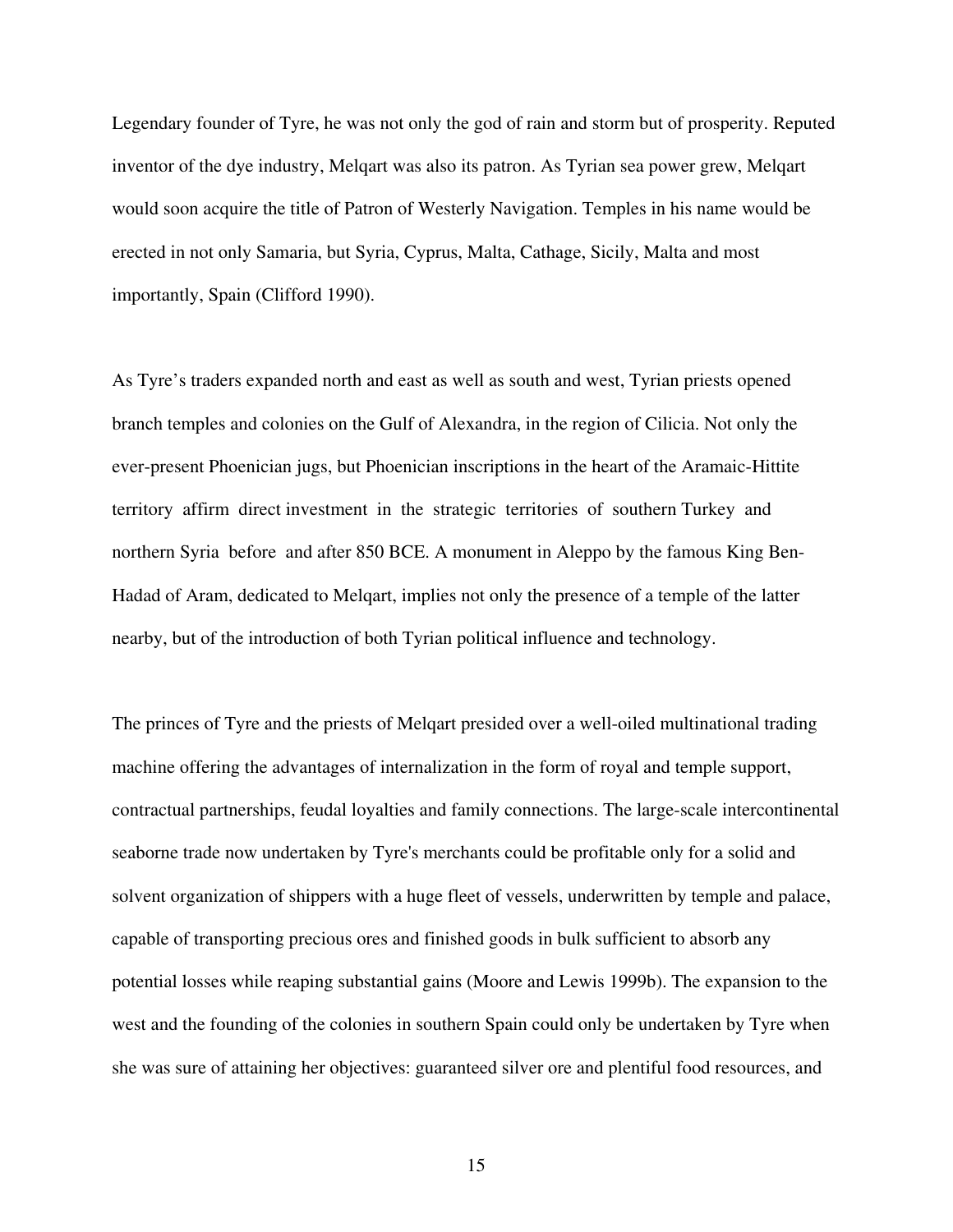the certainty of real economic rewards (Aubet 1987). Under Itobaal's successors, Balmazzer III (846-41B.C.) and Mattin (840-32 B.C.), the island city increased her production of goods and began to expand along a new east-west trading axis. With her traditional Israelite partner in civil turmoil under the rule of the anti-Baalist House of Jehu and her supplies of metal from Anatolia either threatened or now inadequate, Tyre herself now suffered food shortages and a need for fresh sources of metals for her workshops. The court, priests, sailors and merchants responded with an aggressive policy of colonization and investment in far distant strategic locations on the islands and coastlines of the Mediterranean hundreds of kilometers from home (Harden 1971; Aubet 1987).

Gades, now modern Cadiz in Spain, was the centerpiece of a coordinated strategy of foreign colonization and investment in the Iberian peninsula. The Tyrian colonies in the central and western Mediterranean all grew and prospered as a result of the success of the investment in Spain. Trading their luxury goods for Spanish silver, the merchants of Tyre transported the silver in bulk shipments to the east. The profit margins were so huge as to be able to finance further colonization and investment in the central Mediterranean. The temple of Melqart in Gades played a key part, according to leading Ibero-Phoenician scholar Maria Eugenia Aubet, in supervising the entire venture corresponding to that of the Phoenician branch-temples in Sulcis and Moyta: "the first Tyrian colonies in the west...started as sanctuaries administered by a priestly group directly linked to the interests of Tyre" (Aubet 1987, p. 235). The massive Gades shrine was, at the same time, itself subject to the Melqart temple in Tyre, from which it derived its architecture, decorative patterns, twin columns, three sacrificial altars and eternal flame. A huge administrative building housed a powerful Melqart priesthood destined to remain in the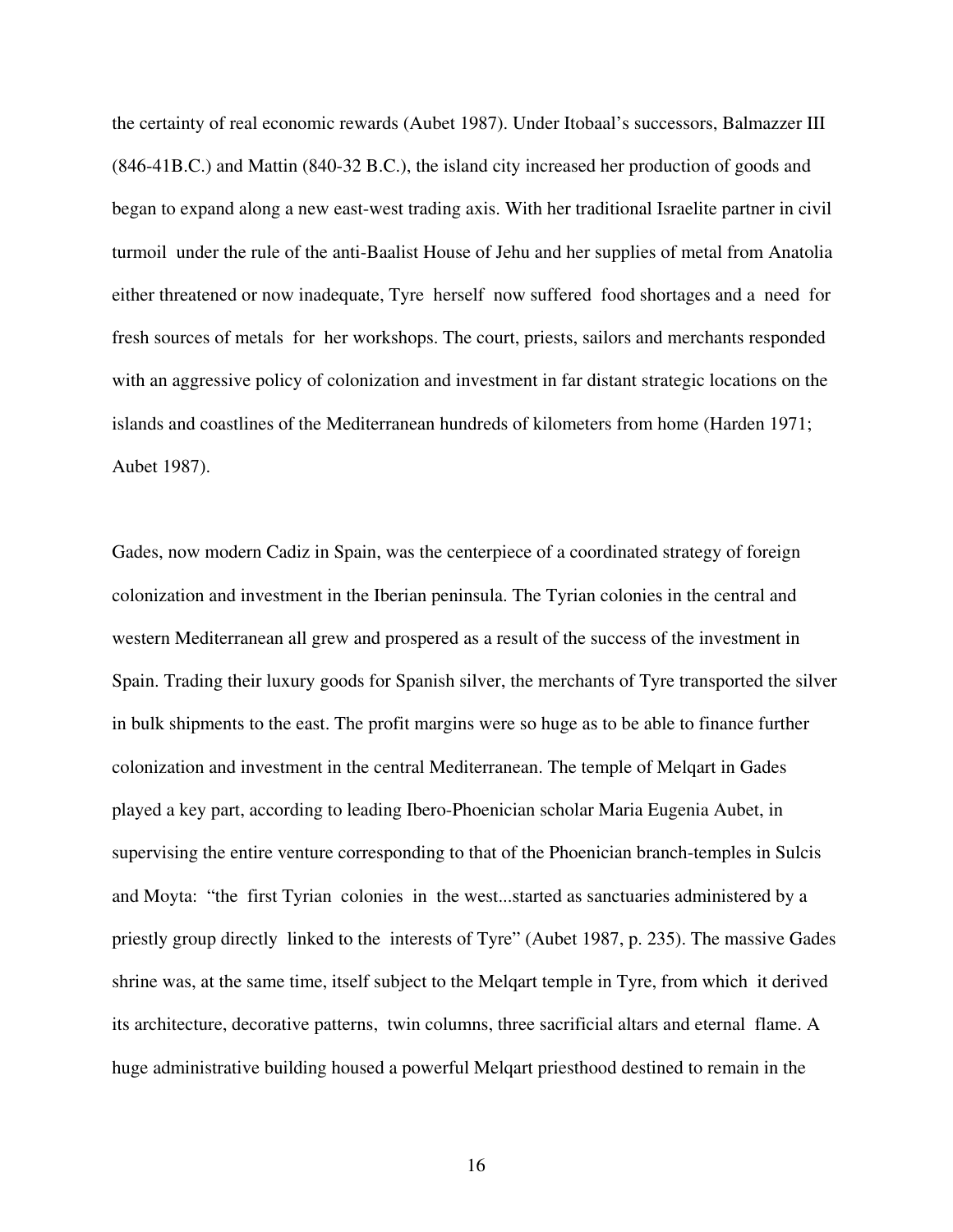hands of a handful of aristocratic families (Aubet 1987). As representatives of a deity worshipped as the supernatural King of Tyre, the Melqart- priests of Gades exercised an immeasurable control over Ibero-Phoenician business. The temple became the commercial as well as religious bond between Gades and Tyre as both guarantor of honest exchange and source of finance capital: In distant places where he [Melqart] possessed a temple, his function was a very concrete one: to ensure the tutelage of the temple of Tyre and the monarchy over the commercial enterprise, thus converting the colony into an extension of Tyre; and also to guarantee the right of asylum and hospitality which, in distant lands, was equivalent to endorsing contracts and commercial exchanges (Aubet 1987, p. 234).

The rise of the Tyrian multinational business empire produced an enormous social and economic revolution in Iberia and other countries where it had substantial investments. Mud huts gave way to stone houses, fortified defenses arose around Iberian cities and a thriving pottery industry arose, manufacturing jugs based upon Tyrian models. Bulk shipments of Spanish silver, copper and beef were traded for Phoenician ivory, pottery, wine, garments and tools of iron. Many of the finished Phoenician goods were likely value-added items produced locally from bronze, gold, glass and ivory in the shops of Gades and eventually Toscanos (Castro 1995). The coming of Melqart and his disciples inspired not only large-scale silver mining and iron working, but writing, building construction, pottery-making, and luxury items. Cemeteries at La Joya in Huelva, Setefilla (Seville) and Trayamar told a story of the death of a traditional tribal Spanish society and the emergence of a new urban elite of upwardly mobile aggressive entrepreneurs eager not only to acquire the chariots, ivory carvings and other status goods imported from Gades and Tyre but to flaunt them (Castro 1995). Where Iberian graves had once been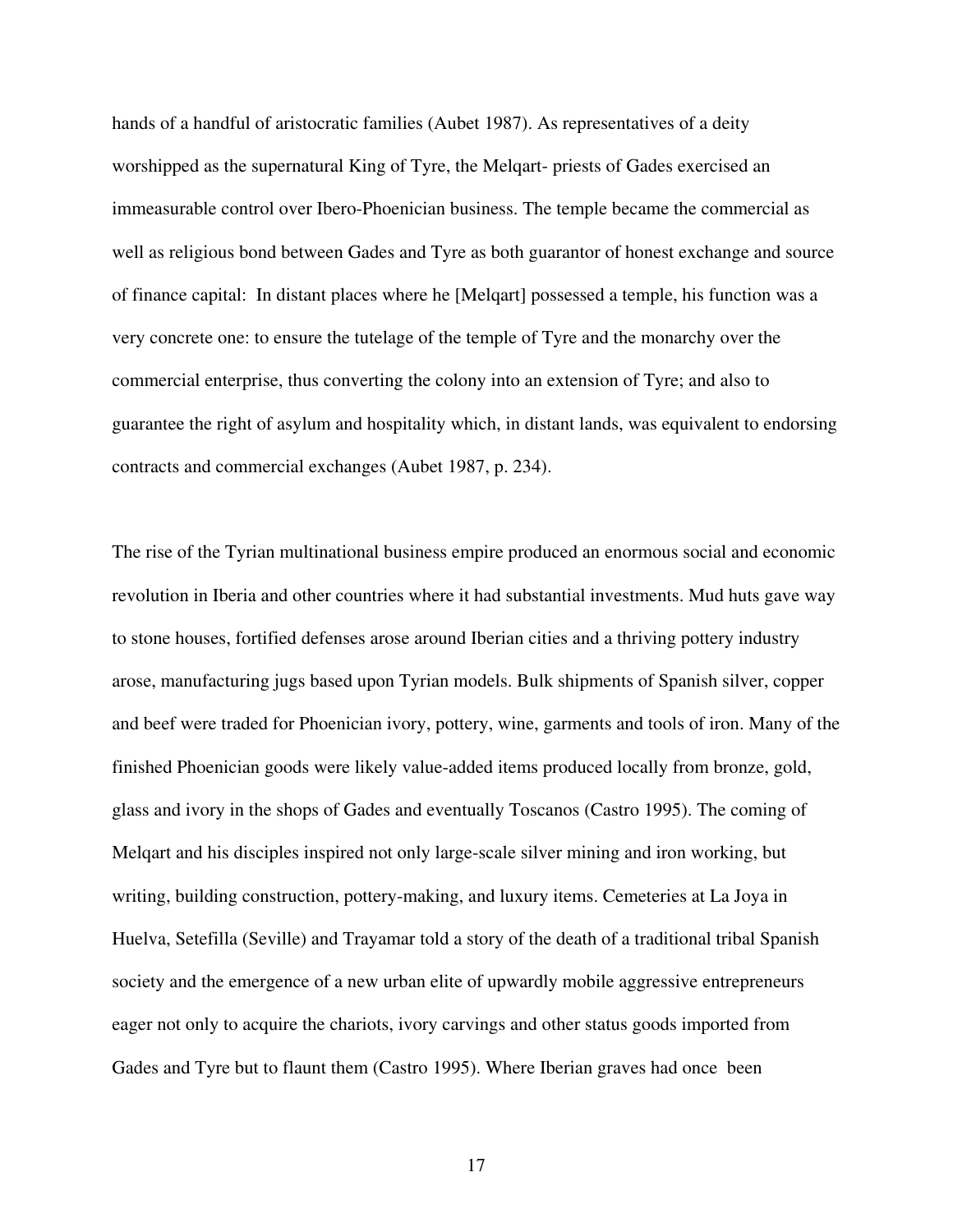identical, those of the nouveau riche after 650 BCE became highly individual, vulgar and ostentatious, documenting the accumulation of wealth in the hands of native leaders (Aubet 1987).

The clearest example of technology transfer took place in the explosive growth of the Iberian pottery industry, which instead of a household skill, became a mass-production trade after 650 BCE. All over southern Spain workshops arose turning out large quantities of the popular grey and red Tyrian jugs stylishly decorated with bands of red, black and maroon paint (Harrison 1988). The colonies in the Malága region became self-sufficient on the basis of farming, cattleraising, and the production of purple-dyed garments and Red Slip pottery with technology brought from Tyre itself. The famous Red Slip ceramics have been unearthed all over southern Spain, most strongly in the areas of Phoenician settlement, where they were produced locally in the Phoenician settlements rather than being directly imported from Levantine factories (Tsirkin 1978).

The brand of Melquart reflects the central informational qualities of brand (quality, origin), while also utilizing image in a powerful combination for the purpose of showing power or status and value. The rise of Iberian culture in direct proportion to the partaking of the Melquart brand shows evidence of that power and value.

#### **THE IRON AGE: GREECE: 825-336 BCE**

The Iron Age encouraged the growth of an alternative model of business organization, which would eventually begin to challenge the hierarchical model of temple and palace. Beginning in a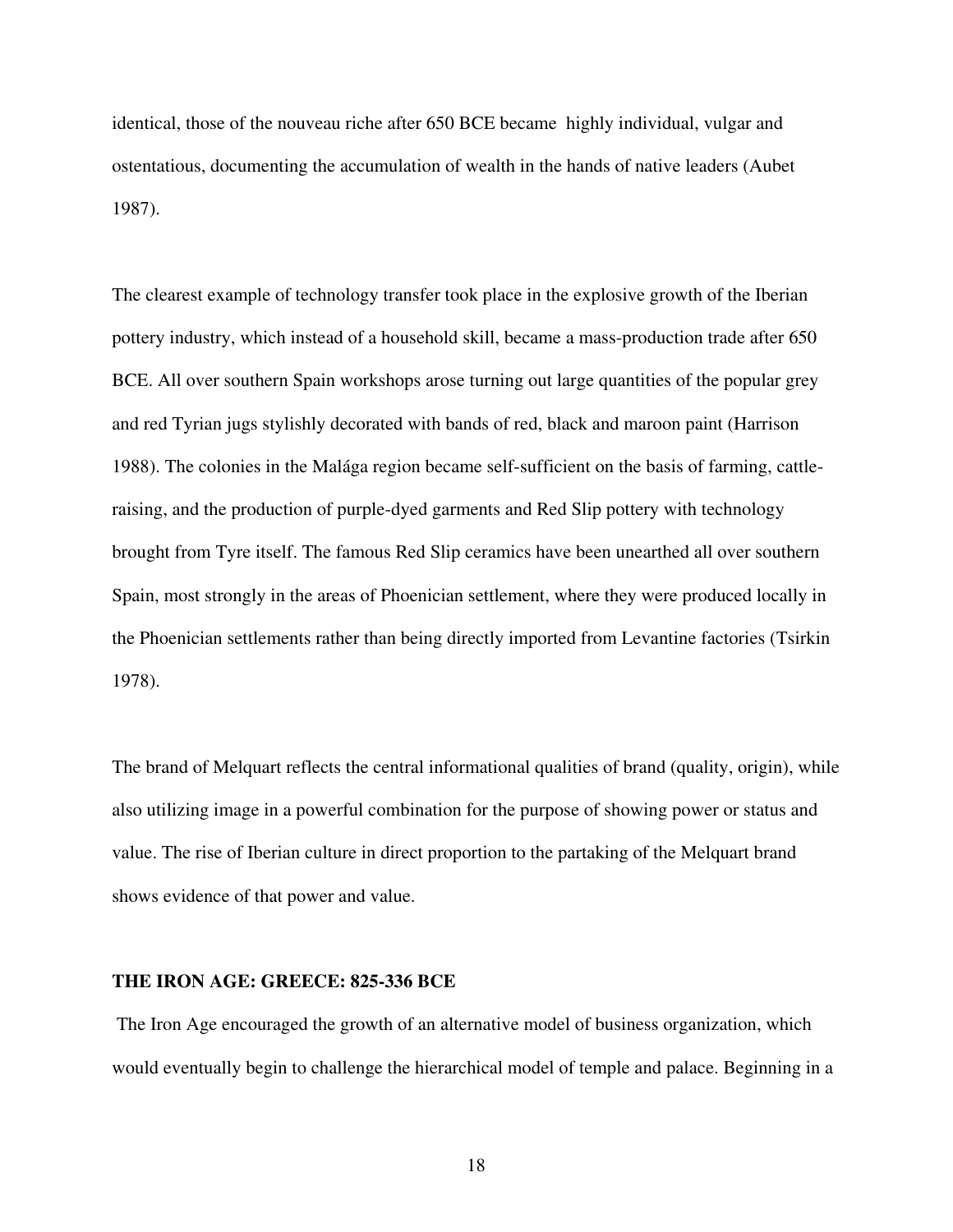small way in ancient Israel and then in a more forceful manner in Archaic Greece, a more purely market-oriented entrepreneurial culture began to develop. Hand in hand with this development, branding became used more consciously as a way to distinguish between entrepreneurs and, as such, the use of imagery in branding began to thrive.

Greek pottery, very distinctive in terms of the times and places it came from, when crossreferenced with Egyptian and other artifacts as well as authors like Herodotus and Thucydides, has allowed archaeologists to reconstruct the Hellenic past. Tyrian and Cypriot traders voyaged across the Aegean, docking at the Euboean ports, bringing knowledge of iron-working, the phonetic alphabet, and, most importantly, continued knowledge of old Bronze Age trade routes to both east and west. Greeks, and particularly Euboeans, could not help but be inspired to fit out their own trading ventures along their old Mycenaean trade routes once they came into early contact with the much older and much wider Cypro-Levantine network of pan-Mediterranean commerce and communications (Ridgway 1973). A few enterprising Hellenes soon began selling their pottery and drinking-vessels to the Levantine market (Hawkes 1973). The trail of these entrepreneurs, or at least of their goods, was uncovered by Sir Leonard Woolley excavating on the Syrian shore in the 1930s. The pottery and iron artifacts of Syria, Cyprus, and Etruria revealed the existence of an eighth century BCE international Levant-Aegean-Tyrrhenian trading network. The Greek traders of this network operated as private individuals and enterprises operating on a small scale, not as organized firms.

The growth of agricultural prosperity, the coming of iron tools and weapons, and the transformation of warfare was reflected in the strengthening of the city-state as the basic unit of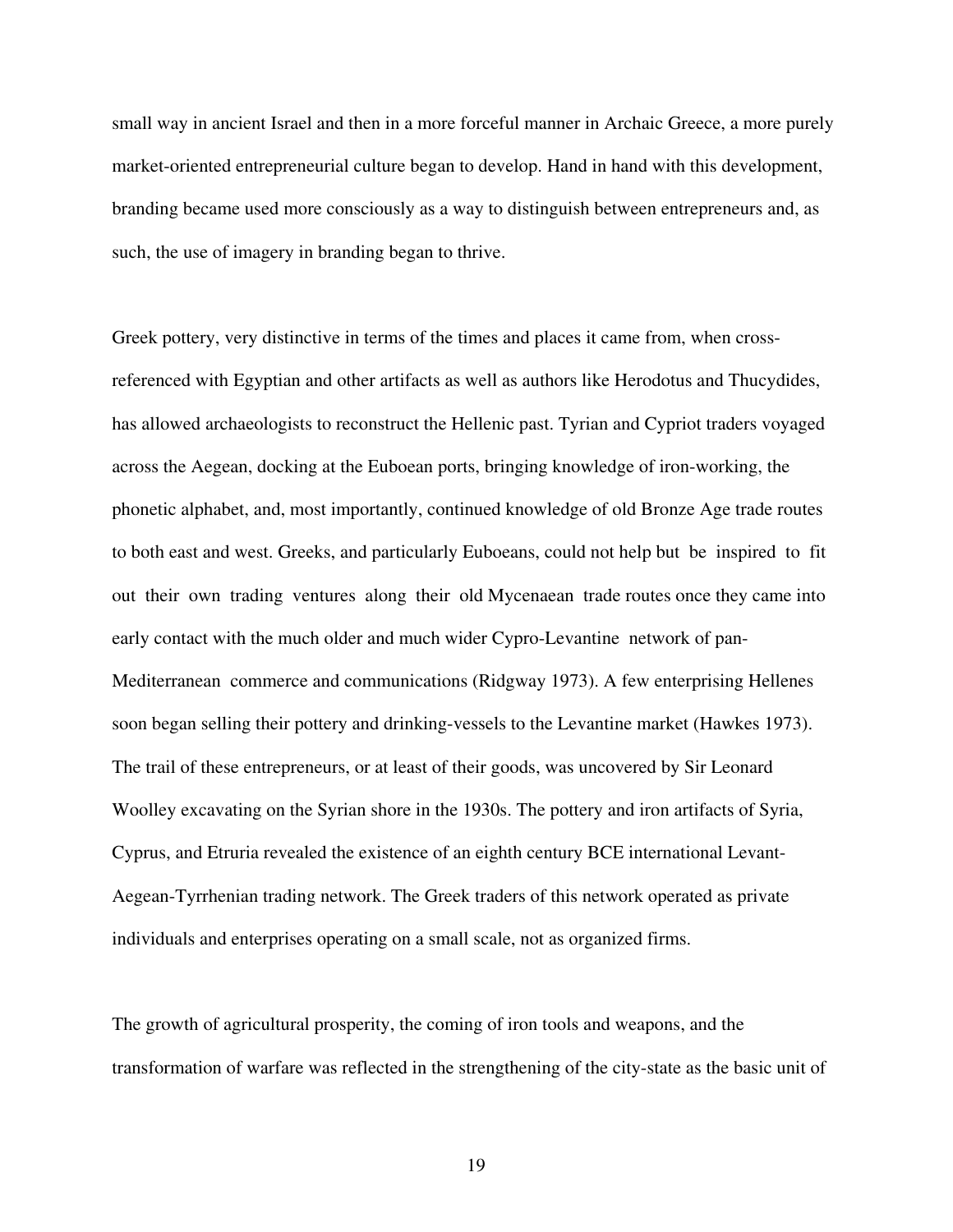Greek life in the late eighth and early seventh centuries BCE. The *polis* was the first community in history organized on a *civic* instead of a tribal or feudal basis. The center of the *polis* was a fortified town built around a main market square called the *agora,* or marketplace. Much of the territory, though, was made up of agrarian villages. The most important aspect of the *polis* was that it was subject to the coded rule of law (Osborne 1996; Martin 1996). Personal loyalty to a *basileus* (king or god) was replaced by a concept in which most of the inhabitants who were born in a community were considered citizens who enjoyed full equality before the law (Green 1979). With the evolution of the *polis*, the political landscape of Greece became the most fragmented in history. There were perhaps 1,300 of these units, each one totally independent and still largely self-sufficient, on the Greek mainland, with another 200 organized in the Aegean. Within them protection and rights were granted to traders and entrepreneurial craftsmen, whether citizens or, more often, the resident aliens known as *metics*. The new citizen-republics were well suited to a new market economy. The political situation of iron-age Greece allowed an entrepreneurial culture to flourish and was supportive of the efforts of entrepreneurs to distinguish themselves from one another using more modern branding tactics.

Though it did not employ many and occurred on a very small scale, the pottery industry of Corinth and later, Attica, may well symbolize the very birth of consumer capitalism in a society still largely agrarian. These craftsmen, according to historian Oswyn Murray were peculiarly open to economic pressures and incentives (Murray 1993). Athenian pottery was wheel-made and fired between 800 and 950 degrees Centigrade. "The characteristic black-gloss surface of many pieces was achieved by means of the addition of an agent (a 'peptising agent') to a solution of the clay from which the pot was made and which fired black when water vapour was added to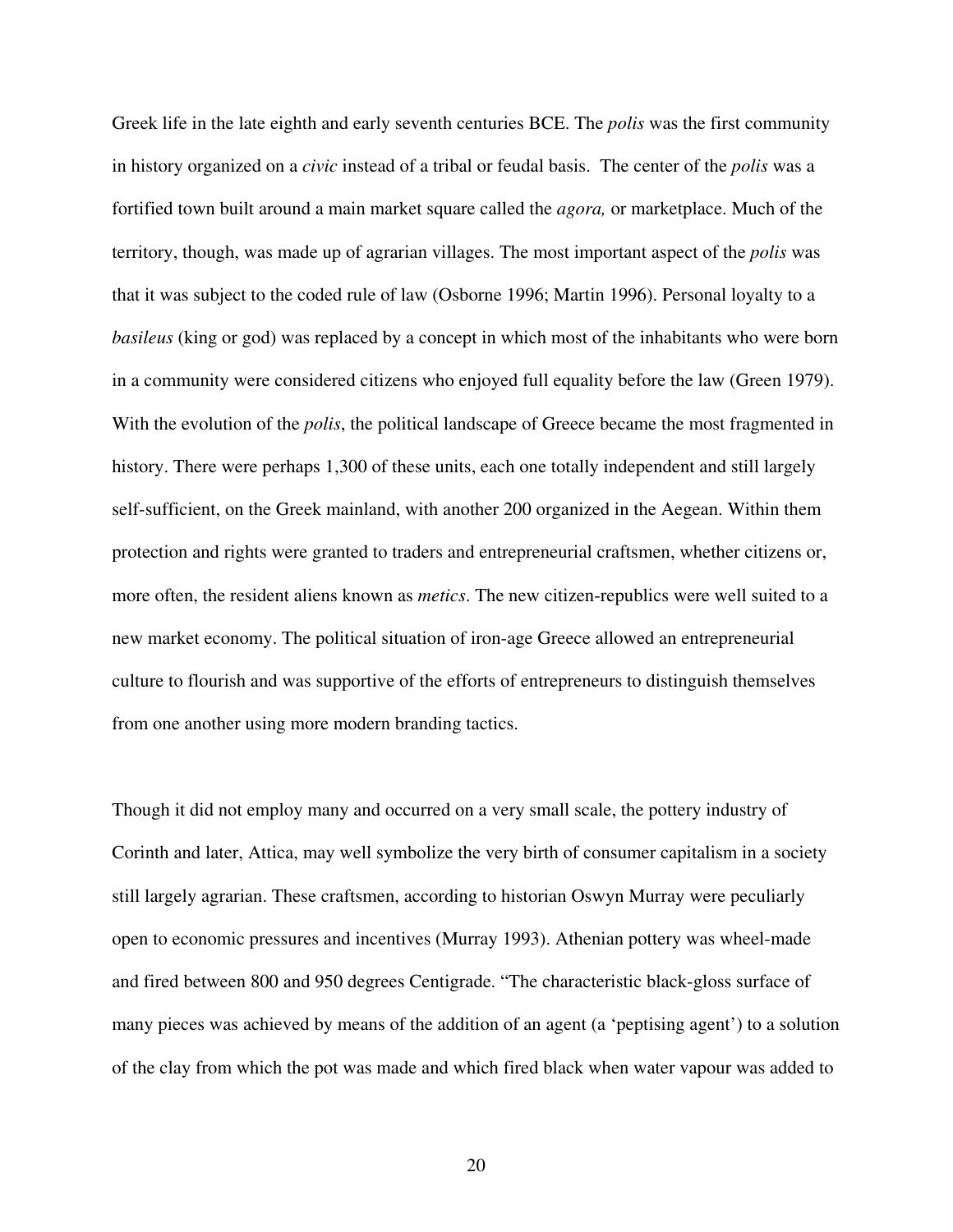the kiln under 'reducing conditions' on a second firing…Much artistry went into the decoration of some pots, and much ingenuity has been spent on attributing pots to individual hands. Names were devised to fit the supposed artistic personalities, careers invented, and a whole folklore created, but recent research has shown that the shape and decoration of pots were largely dependent on the norms of other media, with designs, even 'signatures', coming through from the *graphides* that acknowledged artists made for silversmiths." (Vickers 1999, p. 4)

Some vases carry painted (and scratched) inscriptions that indicate men who 'made' them. These are painted in black on a clay background, or in purple on a black background where the painting is in red-figure; occasionally black was used on black background, with a reserved outline round the lettering, or again inscriptions were incised on the black gloss, whether on black-figure or red-figure pottery. The inscription could be set on any part of the vase: body, neck, rim, foot, handle. A study of the handwriting reveals that the writer could be a 'letterer' charged with the task, not necessarily the man who 'made' the vase (Immerwahr 1999); in some cases the letterer may be the painter who will thus finish off the work he has done." (Sparkes 1996, p. 65) "The names themselves tell us details about the men…With names on Attic pottery, some inscriptions show that some 'makers' were also painters, e.g. Nearchos, Exekias, Euphronios (first as painter, then as 'maker'), Douris, Myson; some appear with the name of the painter, working in the same shop, e.g., Ergotimos the 'maker' and Kleitias the painter; Python the 'maker' and Douris the painter; Hieron the 'maker' and Makron the painter. Some names may reveal the origin of the men, e.g. Sikanos, from Sicily; Brygos, from Phyragia; Thrax, from Thace; Syriskos, from Syria; some of these may be slaves, as also Epiktetos meaning 'Newly aquired'. Some add their ethnic origin, e.g. Teisias the Thenian, working in Boeotia, Xenophantes the Athenian and Nikias, son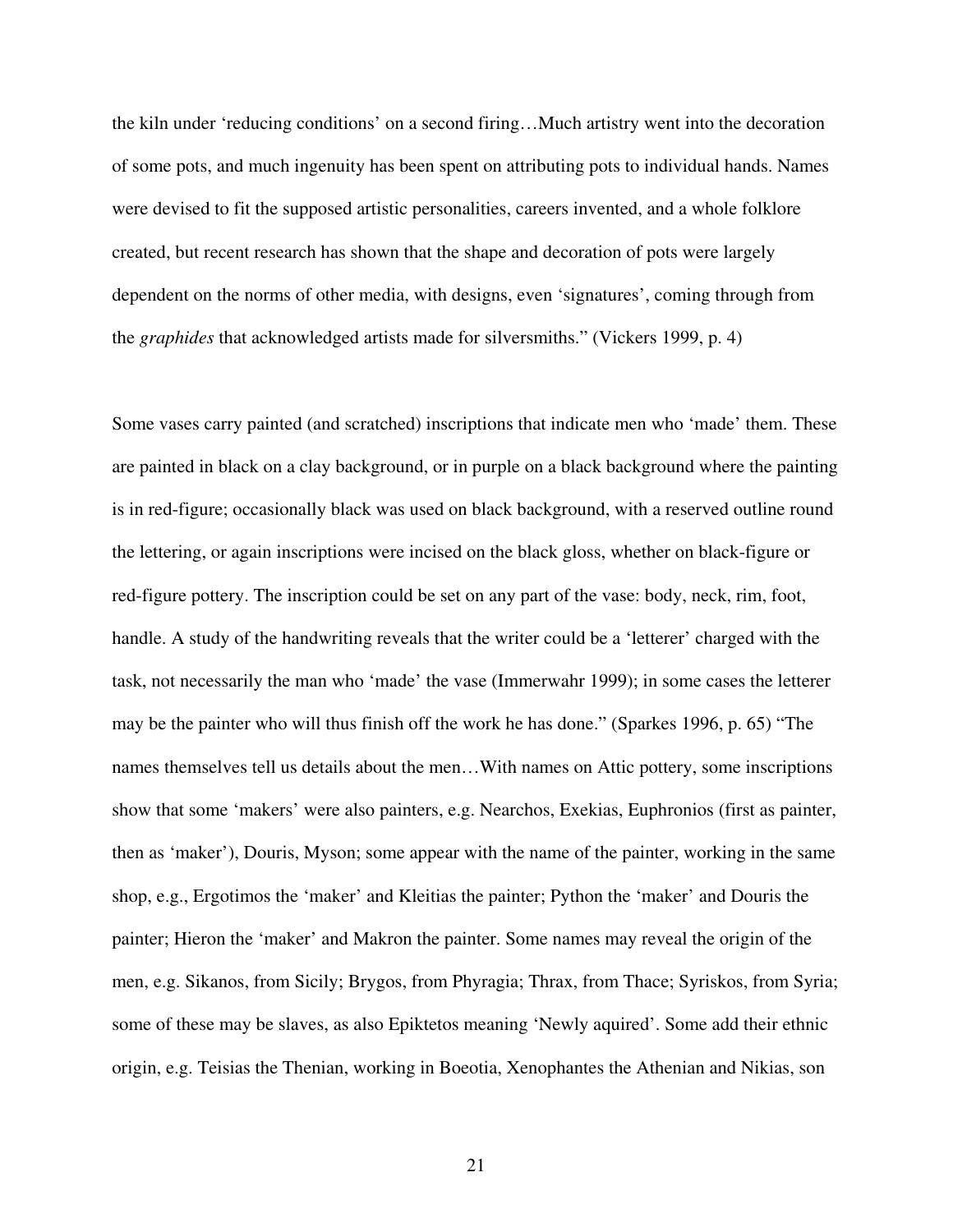of Hermkles, of Anaphylystos, Amasis, a name shared with an Egyptian Pharaoh, has caused some interest and discussion. Some, like Pyrrhos, advertise their family connections: in Attic black-figure there are Tleson and Ergoteles, sons of Nearchos, the sons 'makers', the father both a 'maker' and a painter, and Ergotimos had a son Eucheiros and a grandson, both 'makers'; in Attic red-figure Kleophrades, who was the son of the 'maker' Amasis, was himself a 'maker'. Very occasionally, two are given as makers of one cup." (Sparkes 1996, p. 67) Thus the writers may be the painters of the pots, the potters or shop-owners, merchants, purchasers or passers-by who have picked up a piece of broken pottery in the street to scratch a message or impugn a rival (Sparkes 1996, p. 52)

One vase said "Sophilos painted", another boasted "Exekias painted and made me" and one vase of Euthymides bragged that it was of "high quality as never (were those of) Euphronios" (Osborne 1998 p. 87, 90-91). A motto on a cup imported to Italy from Rhodes may be history's first recorded commercial advertisement: 'Nestor had a most drink-worthy cup, but whoever drinks of mine will straightaway be smitten with desire of fair-crowned Aphrodite' (Murray 1993 p. 223).

The pottery industry, in particular, shows strong evidence that by the sixth century BCE, potters in Corinth and elsewhere in Greece were producing pots targeted to specific markets stretching from Spain to the Black Sea. Market competition became a way of life. For once Corinthian potters produced an attractive brand of vessel, which both guaranteed contents and marketed an image. Other Greek potters, even if only targeting a local market, were challenged to produce even more persuasive packaging and even more attractive images (Osborne 1998).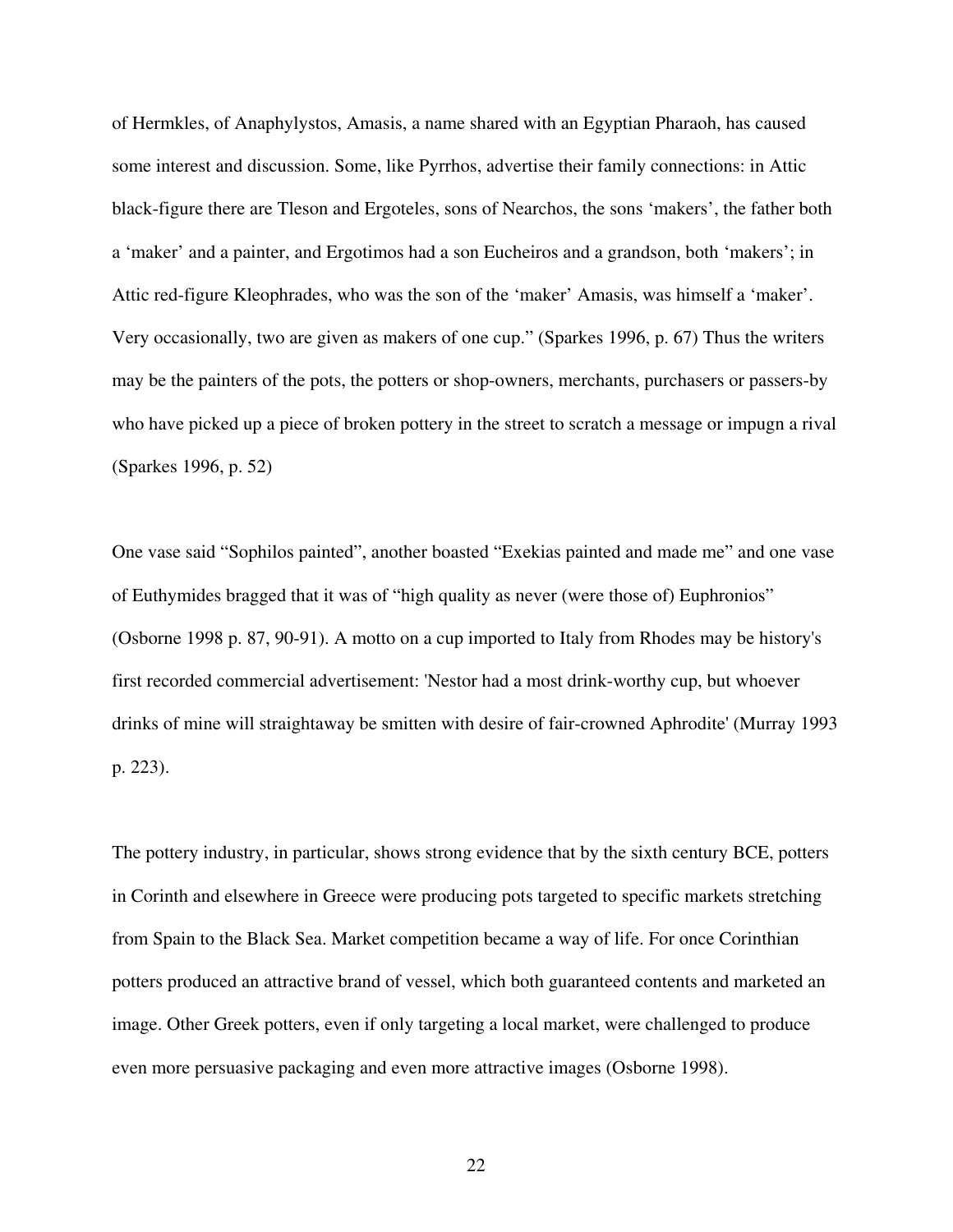Modern archaeologists have been able to trace different pots back to their respective makers and workshops by comparing the very individualistic decorations each potter used. As early as the seventh century BCE the potters of Euboea began to label their work, and the practice spread to Athens and Corinth in the following century. Sophilos was the first Athenian potter to thus identify his own work. Around the top of his vases Sophilos sometimes paraded the gods of Athens (Osborne 1998). His signature, as well as that of other potters, indicated both a pride in the product and a desire to attract future orders. Their scale and elaboration seem to justify the artist's self-promotion (Osborne 1998). Other Athenian potters went after a mass market, producing vessels of a lesser artistic quality to be exported abroad, especially to the Etruscans and no doubt also the Romans.

The free market revolution in Greece brought with it an entrepreneurial culture unparalleled in prior society. This change was reflected in branding practices, which built on the more traditional proto-brand strategy of portraying information regarding origin and quality. Not only were images used to invoke power and portray value, but we see through the Aphrodite example another foray into the use of image to sell using sex. While image was clearly used to connote personality characteristics of perhaps the maker, or manufacturer of a good in the pre-modern marketing era, the large scale growth of the development of brand personality is truly a phenomenon of the  $20<sup>th</sup>$  century.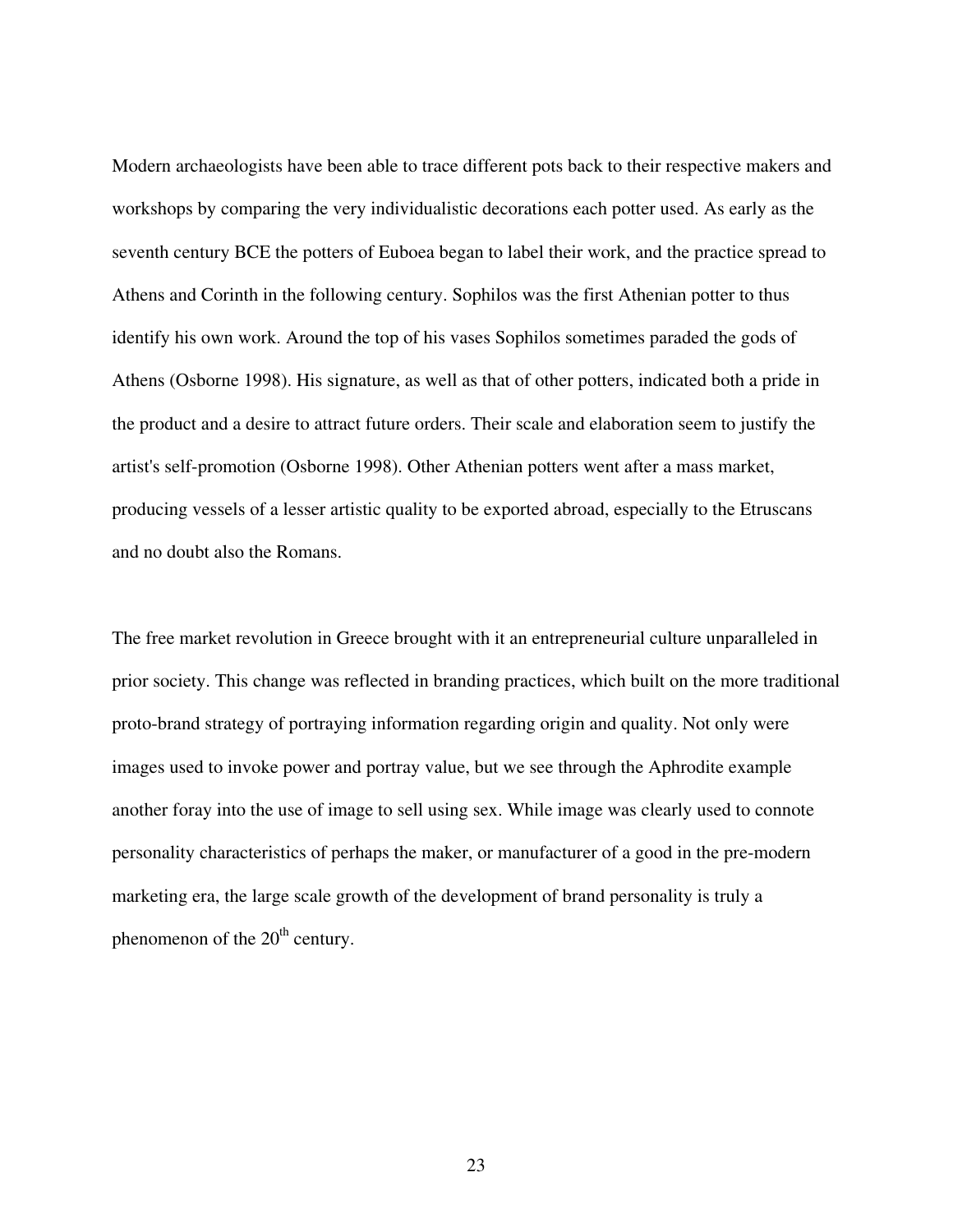## **MODERN - THE 20th CENTURY**

A central new concept in the marketing literature on brand involves brand personality. As noted by Aaker (1997): "Researchers have focused on how the personality of a brand enables a consumer to express his or her own self (Belk 1988), an ideal self (Malhotra 1981), or specific dimensions of the self (Kleine, Kleine and Kernan 1993) through the use of a brand. Practitioners view it as a key way to differentiate a brand in a product category (Halliday 1996), as a central driver of consumer preference and usage (Biel 1993), and as a common denominator that can be used to market a brand across cultures (Plummer 1985). Aaker goes on to define brand personality as "the set of human characteristics associated with a brand." Utilizing a sample of 114 possible personality traits and 37 well-known brands in various product categories, Aaker (1997) uncovered 5 basic dimensions that according to Keller (2003) appear to have captured the perceptual space of brands, and these include: sincerity, excitement, competence, sophistication, and ruggedness. In other words, these personality traits, of people associated with the brand are transferred to the brand itself (McCracken 1986). This is largely, we believe, a phenomenon that could have only occurred starting at the end of the  $19<sup>th</sup>$  century and into the  $20<sup>th</sup>$  century, due to the media (TV, radio, print advertising, etc.), which allow for the bi-directionality of influence required for such a phenomenon to occur. It is interesting to note that in a 1923 book Hotchkiss and Franken suggest that "The remarkable increase in the use of national advertising during the past half century is perhaps sufficient evidence of its value...The good-will of certain welladvertised names and brands is valued in the millions of dollars (p.1)." Later they point to how things were different in the near past than in their day in the 1920s, "It should be remembered, however, that a few years ago consumers did not know men's clothing or flour or fruit or coffee by manufacturers' brands. The habit of brand discrimination was established by advertising in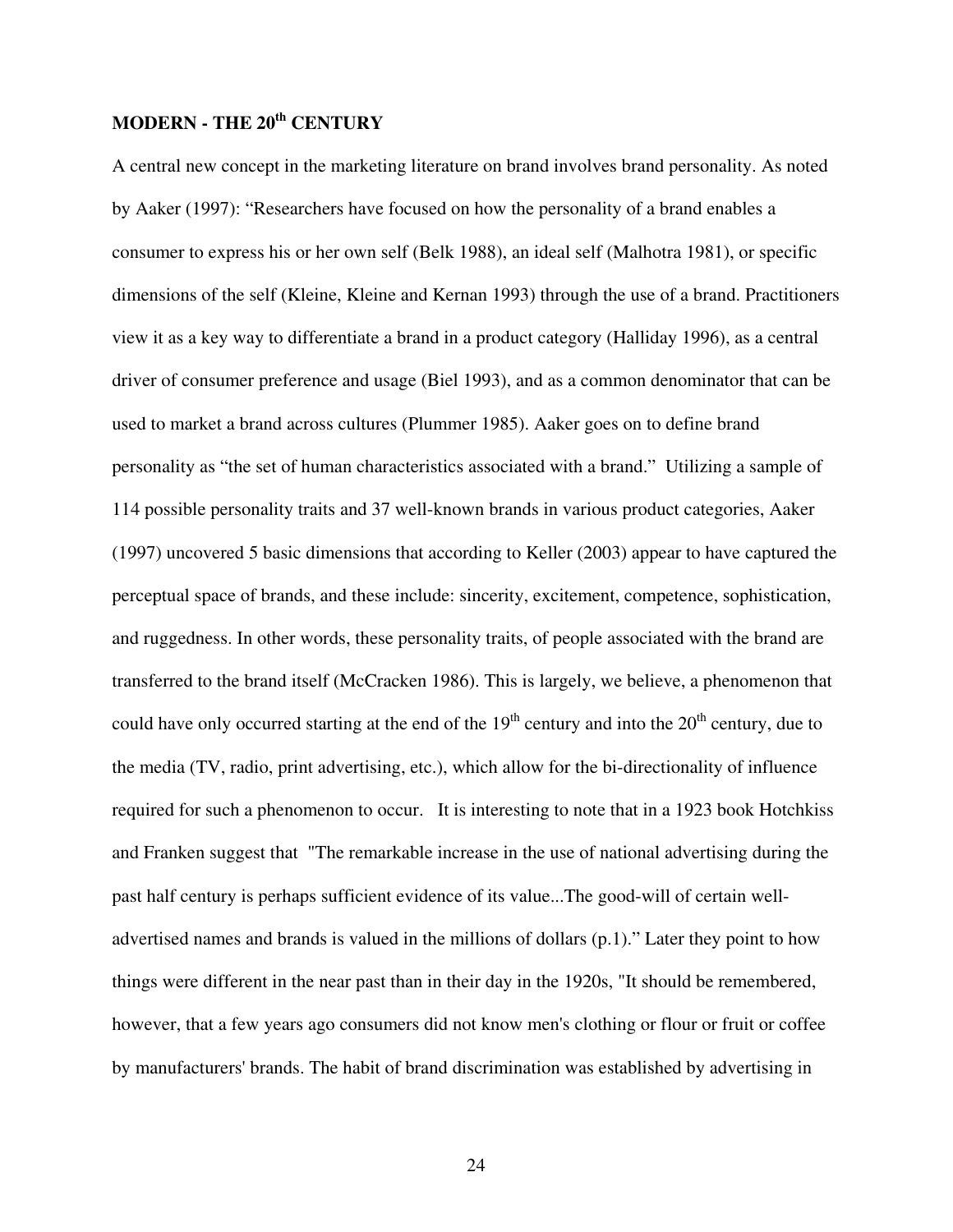these cases." (p. 34). As such, brand personality – the most recent addition to the characteristics of brands – could not have been a component prior to this period of time.

#### **DISCUSSION AND CONCLUSIONS**

Through an investigation of the historical archeology literature, we have been able to unearth some clues, which point to both a definition for "proto-brand" and for "brand". Table 2 provides a look at the development of brand characteristics through the periods of time investigated in this paper. What we see, is a gradual transition from more utilitarian provision of information regarding origin and quality in order to reduce risk and uncertainty during earlier periods of civilization (transactional), to the addition of more complex brand characteristics through time which are related to image building and include status/power, inherent value and finally, the development of brand personality (transformational). These brand characteristics connect well to the consumer side of the equation relating to consumers' cognitive representation of a brand (i.e., brand knowledge – Peter and Olson 2001; Keller 2003) as follows: information (awareness, attributes, benefits) and image (images, thoughts, feelings, attitudes and experiences). As described by Keller (2003, p. 596): "Much of this earlier research concentrated on more tangible, product-related information for brands. One important thrust in recent branding research is an attempt to understand more of the abstract, intangible aspects of brand knowledge not related to the actual physical product or service specifications per se." Interestingly, developments in brand knowledge then seem to have mimicked a similar progression to the actual development of brand characteristics through history, although obviously not on the same time scale.

Place Table 2 about here.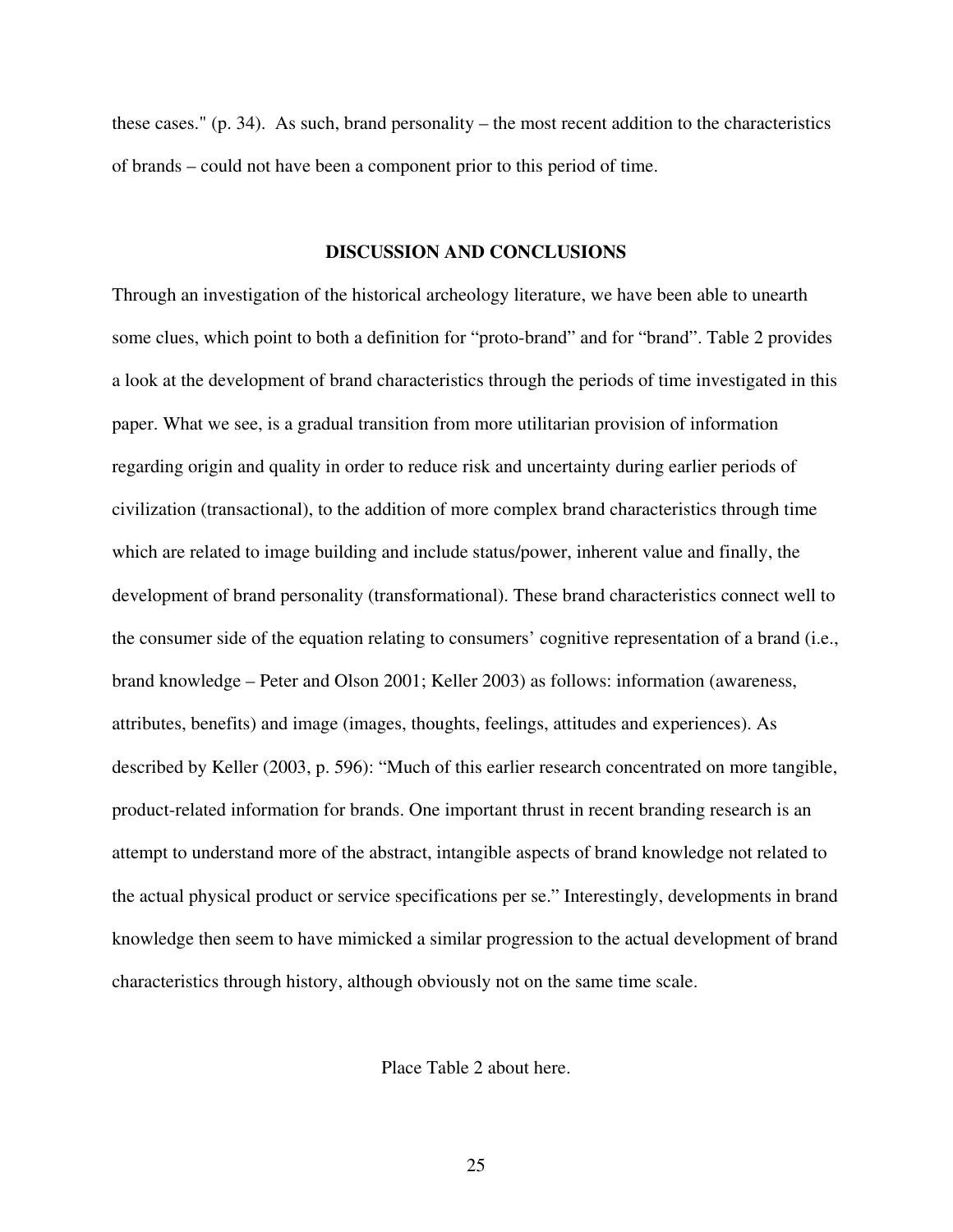Generally speaking, "proto-brands" for ancient civilizations were information attached (either physically or inherently) to a product or product vessel (packaging) which carried out at least one of three functions. First, information regarding place of origin was connoted utilizing a known mark, signature or through the known physical properties of a given raw material. Second, this information was often elaborated in order to allow for some of the basic functions of marketing to take place (i.e., sorting, transportation and storage). Finally, information regarding quality was designated through the same vehicles – in other words, knowing the origin helped to remove uncertainty for consumers, thereby reducing risk in purchase decisions and thereby increasing perceived quality.

"Brands" for modern civilization involve both the informational characteristics of the ancient proto-brands, and the more complex image characteristics of modern brands including status/power, inherent value and finally, the development of brand personality. Further, as described by McCracken (1986), the significance of consumer goods rests largely in their ability to carry and communicate cultural meaning – and we believe that this is the ultimate role of brands – to carry and communicate cultural meaning that is both transactional (informationrelated) and transformational (image-related) in character.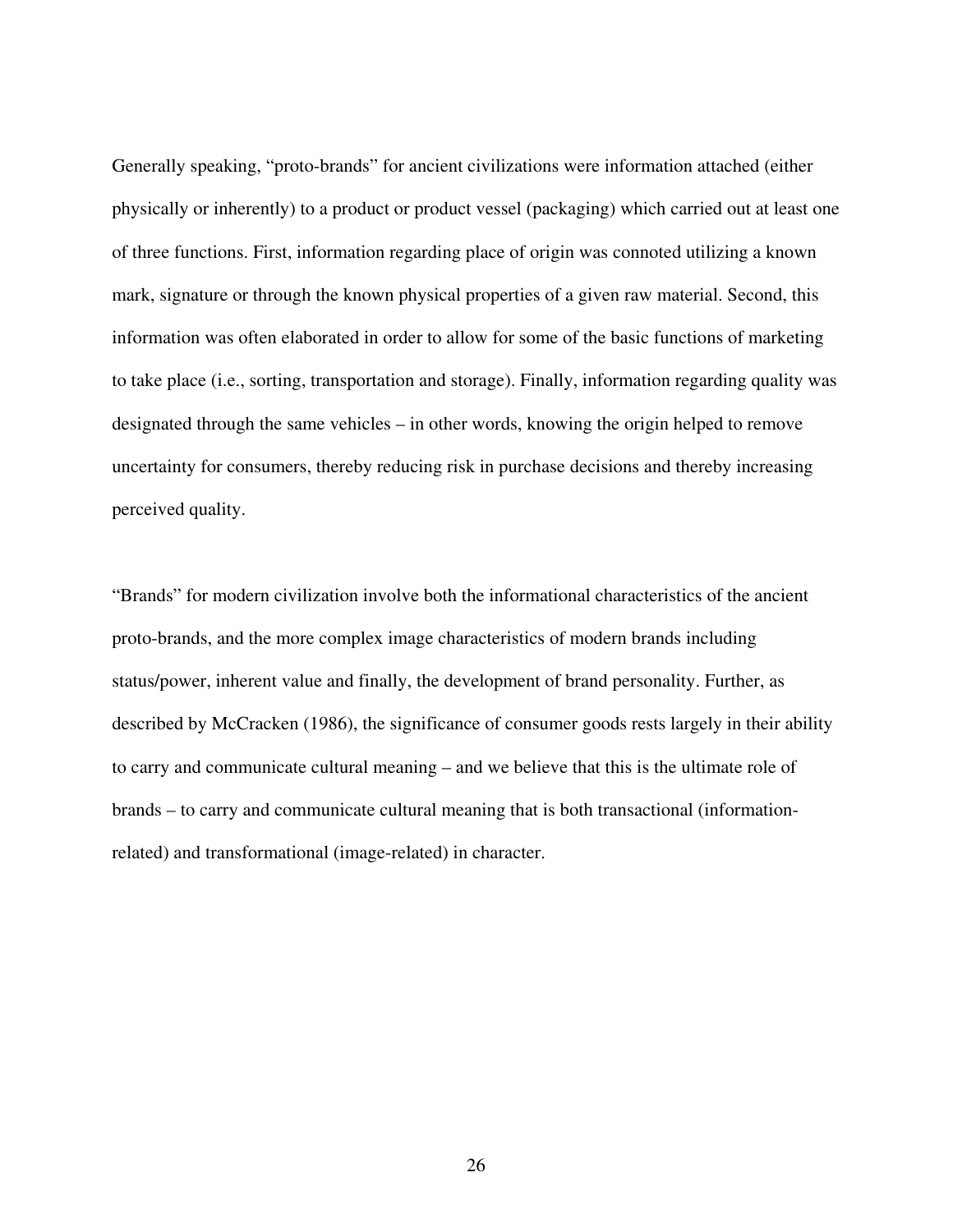## **Table 1**

## **HISTORICAL REVIEW OF RESEARCH TOPICS ON BRANDING**

Research Topics building understanding of "Brand" and "Branding" from the 3 Most Influential Consumer Behavior Journals: *Journal of Consumer Research (1974–2004), Journal of Marketing Research (1965-2004) and Journal of Marketing* (1936-2004).

| <b>Brand Switching</b> | Ehrenberg (JMR 1965)                                                                                         |  |  |  |  |
|------------------------|--------------------------------------------------------------------------------------------------------------|--|--|--|--|
|                        | <b>Massy (JMR 1966)</b>                                                                                      |  |  |  |  |
|                        | Morrison (JMR 1966)                                                                                          |  |  |  |  |
|                        | Massy and Morrison (JMR 1968)                                                                                |  |  |  |  |
|                        | Chance and French (JMR 1972)                                                                                 |  |  |  |  |
|                        | Lehmann (JMR 1972)                                                                                           |  |  |  |  |
|                        | <b>Bass (JMR 1973)</b>                                                                                       |  |  |  |  |
|                        | Dodson, Tybout and Sternthal (JMR 1978)<br>Carpenter and Lehmann (JMR 1985)<br>Vilcassim and Jain (JMR 1991) |  |  |  |  |
|                        |                                                                                                              |  |  |  |  |
|                        |                                                                                                              |  |  |  |  |
|                        | Grover and Srinivasan (JMR 1992)                                                                             |  |  |  |  |
|                        | <b>Novak (JMR 1993)</b>                                                                                      |  |  |  |  |
|                        | Deighton, Henderson and Neslin (JMR 1994)                                                                    |  |  |  |  |
|                        | Wedel et al. (JMR 1995)                                                                                      |  |  |  |  |
|                        | Bucklin, Russell and Srinivasan (JMR 1998)                                                                   |  |  |  |  |
|                        | Sun, Neslin and Srinivasan (JMR 2003)                                                                        |  |  |  |  |
|                        | Van Heerde, Gupta and Wittlink (JMR 2003)                                                                    |  |  |  |  |
| <b>Brand Loyalty</b>   | Morrison (JMR 1966)                                                                                          |  |  |  |  |
|                        | McConnell (JMR 1968)                                                                                         |  |  |  |  |
|                        | Tucker (JMR 1964)                                                                                            |  |  |  |  |
|                        | Farley (JMR 1964)<br>Sheth (JMR 1968)                                                                        |  |  |  |  |
|                        |                                                                                                              |  |  |  |  |
|                        | Wind and Frank (JMR 1969)                                                                                    |  |  |  |  |
|                        | Carman (JMR 1970)                                                                                            |  |  |  |  |
|                        | Sheth (JMR 1970)                                                                                             |  |  |  |  |
|                        | Cohen and Houston (JMR 1972)                                                                                 |  |  |  |  |
|                        | Jacoby and Kyner (JMR 1973)                                                                                  |  |  |  |  |
|                        | Newman and Werbel (JMR 1973)                                                                                 |  |  |  |  |
|                        | Tarpey (JMR 1974)                                                                                            |  |  |  |  |
|                        | Tarpey (JMR 1975)                                                                                            |  |  |  |  |
|                        | Jacoby (JMR 1975)                                                                                            |  |  |  |  |
|                        | Berkowitz (JMR 1978)                                                                                         |  |  |  |  |
|                        | Kanetkar, Weinberg and Weiss (JMR 1986)                                                                      |  |  |  |  |
|                        | Bass and Leone (JMR 1986)                                                                                    |  |  |  |  |
|                        | DuWors and Haines (JMR 1990)                                                                                 |  |  |  |  |
|                        | Grover and Srinivasan (JMR 1992)                                                                             |  |  |  |  |
|                        | Fader and Schmittlein (JMR 1993)                                                                             |  |  |  |  |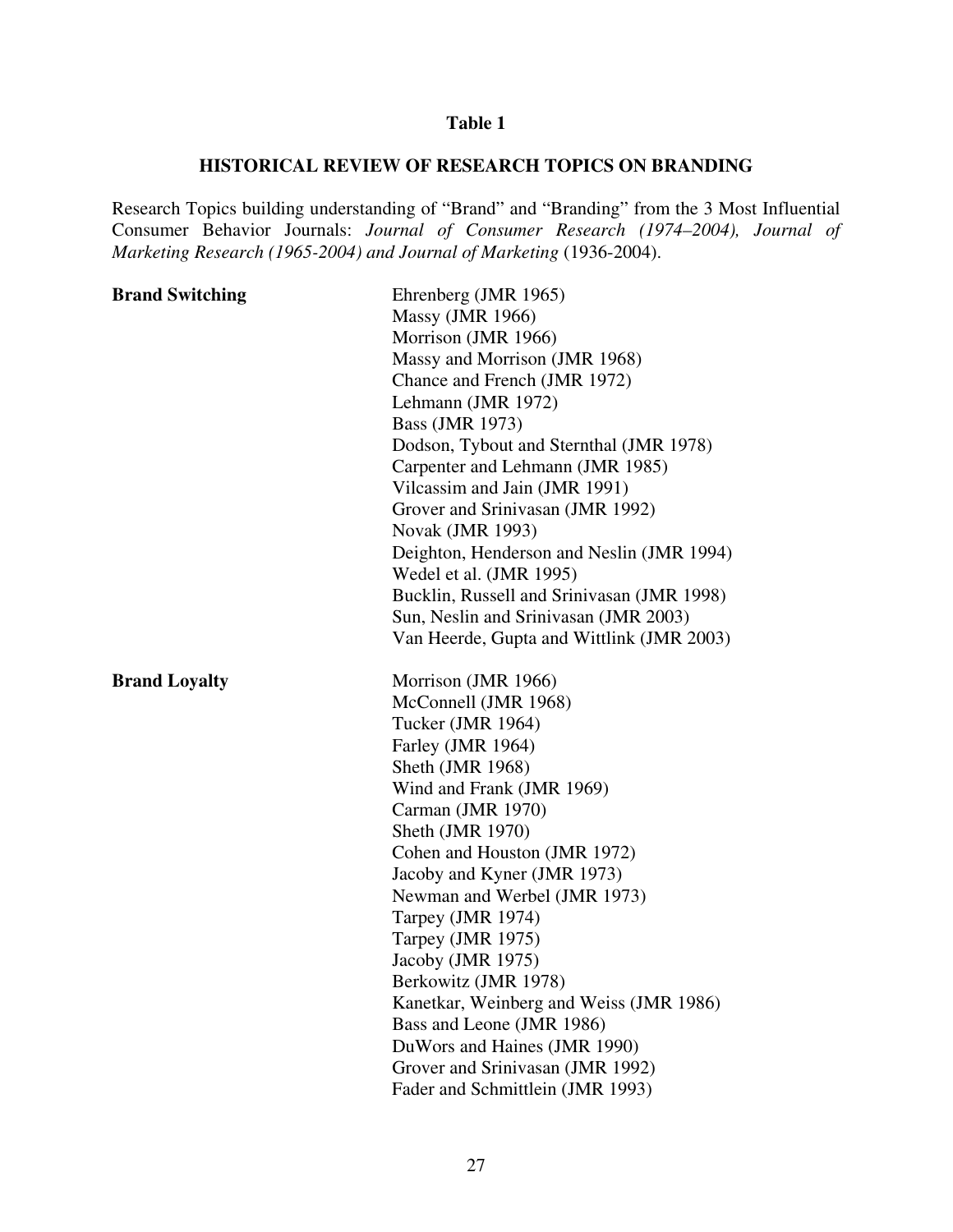|                                                                   | Raj (JM 1985)<br>Chaudhuri and Holbrook (JM 2001)                                                                                                                                                                                                                                                                                                                                                                                                                                                                                                                                                                                                                                                                                                                                                                                                                                                                               |
|-------------------------------------------------------------------|---------------------------------------------------------------------------------------------------------------------------------------------------------------------------------------------------------------------------------------------------------------------------------------------------------------------------------------------------------------------------------------------------------------------------------------------------------------------------------------------------------------------------------------------------------------------------------------------------------------------------------------------------------------------------------------------------------------------------------------------------------------------------------------------------------------------------------------------------------------------------------------------------------------------------------|
| <b>Brand Attitude</b>                                             | <b>Myers (JMR 1967)</b><br>Miller, Mazis and Wright (JMR 1971)<br>Mitchell and Olson (JMR 1981)<br>Gardner (JMR 1985)<br>Mittal (JMR 1990)<br>Miniard, Bhatla and Rose (JMR 1990)<br>Aaker and Jacobson (JMR 2001)<br>Lutz (JCR 1975)<br>Mitchell (JCR 1986)<br>Mackenzie and Spreng (JCR 1992)<br>Munn (JM 1959)                                                                                                                                                                                                                                                                                                                                                                                                                                                                                                                                                                                                               |
| <b>Brand Choice/Preference/</b><br><b>Brand Purchase Behavior</b> | Stafford (JMR 1966)<br>Fry (JMR 1967)<br>Grubb and Hupp (JMR 1968)<br>Witt (JMR 1969)<br>Hawkins (JMR 1970)<br>Aaker (JMR 1970)<br><b>Jones (JMR 1970)</b><br><b>Jones (JMR 1970)</b><br>Thomas and Ehrenberg (JMR 1971)<br>Bass and Talarzyk (JMR 1972)<br>Weber and Hansen (JMR 1972)<br>Witt and Bruce (JMR 1972)<br><b>Bass (JMR 1972)</b><br>Charlton and Ehrenberg (JMR 1973)<br>Bass and Wilkie (JMR 1973)<br>Blattberg and Sen (JMR 1973)<br>Ginter (JMR 1974)<br>Stanton and Lowenhar (JMR 1974)<br>Chatfield and Goodhardt (JMR 1975)<br>Lawrence (JMR 1975)<br>Charlton and Ehrenberg (JMR 1976)<br>Shoemaker et al. (JMR 1977)<br>Tyebjee (JMR 1979)<br>Miller and Ginter (JMR 1979)<br>Moore, Pessemier and Little (JMR 1979)<br>Givon and Horsky (JMR 1979)<br>Givon (JMR 1980)<br>Ford and Ellis (JMR 1980)<br>Bass and Pilon (JMR 19890)<br>Palachek and Kerin (JMR 1982)<br>Kamakura and Srivastava (JMR 1984) |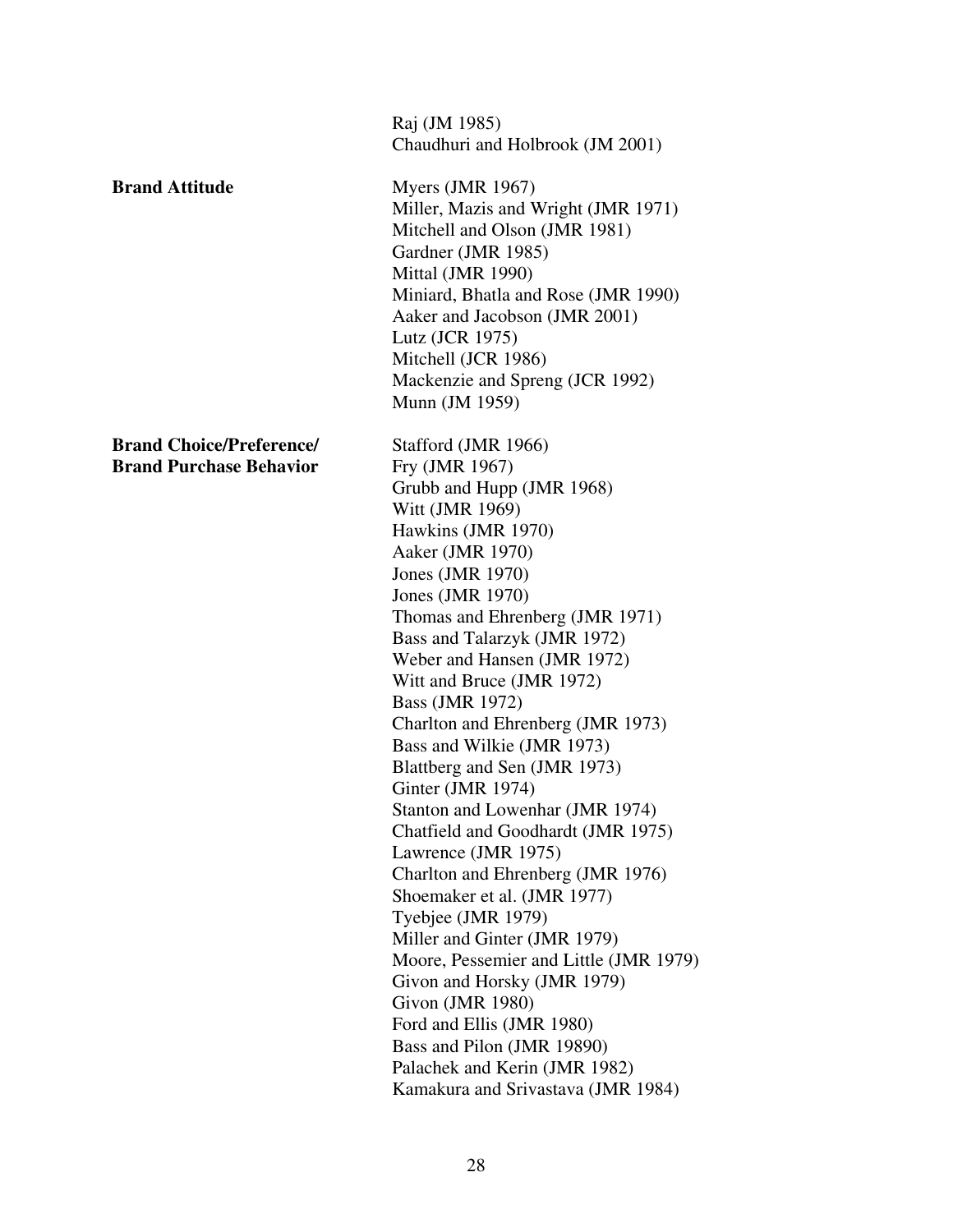Magidson (JMR 1985) Zufryden (JMR 1986) Bawa and Shoemaker (JMR 1987) Rao and Monroe (JMR 1989) Lattin and Bucklin (JMR 1989) Kahn and Louie (JMR 1990) Kalwani et al. (JMR 1990) Chintagunta, Jain and Vilcassim (JMR 1991) Nowlis and Simonson (JMR 1996) Gupta et al. (JMR 1996) Mela, Gupta and Lehmann (JMR 1997) Heilman, Bowman and Wright (JMR 2000) Sengupta and Fitzsimons (JMR 2000) Pauwels, Hanssens and Siddarth (JMR 2002) Lee (JMR 2002) Jacoby, Speller and Berning (JCR 1974) Pan and Lehmann (JCR 1993) Srinivasan and Kesavan (JCR 1976) Reibstein (JCR 1978) Lussier and OLshavsky (JCR 1979) Tyebjee (JCR 1979) Bearden and Etzel (JCR 1982) Reingen et al. (JCR 1984) Winer (JCR 1986) Bahn (JCR 1986) Rosen and Olshavsky (JCR 1987) Glazer, Kahn and Moore (JCR 1991) Miniard, Sirdeshmukh and Innis (JCR 1992) Krishnamurthi, Mazumdar and Raj (JCR 1992) Chernev (JCR 1997) Chakravarti and Janiszewski (JCR 2004) Wolfe (JM 1942) Cassady (JM 1942) Browne (JM 1950) Banks (JM 1950) Pessemier (JM 1964) Twedt (JM 1967) Seggev (JM 1970) Teach (JM 1971) Houston (JM 1972) Sargent (JM 1976) Jones (JM 1982) D'Souza and Rao (JM 1995)

**Brand Identification** Allison and Uhl (JMR 1964)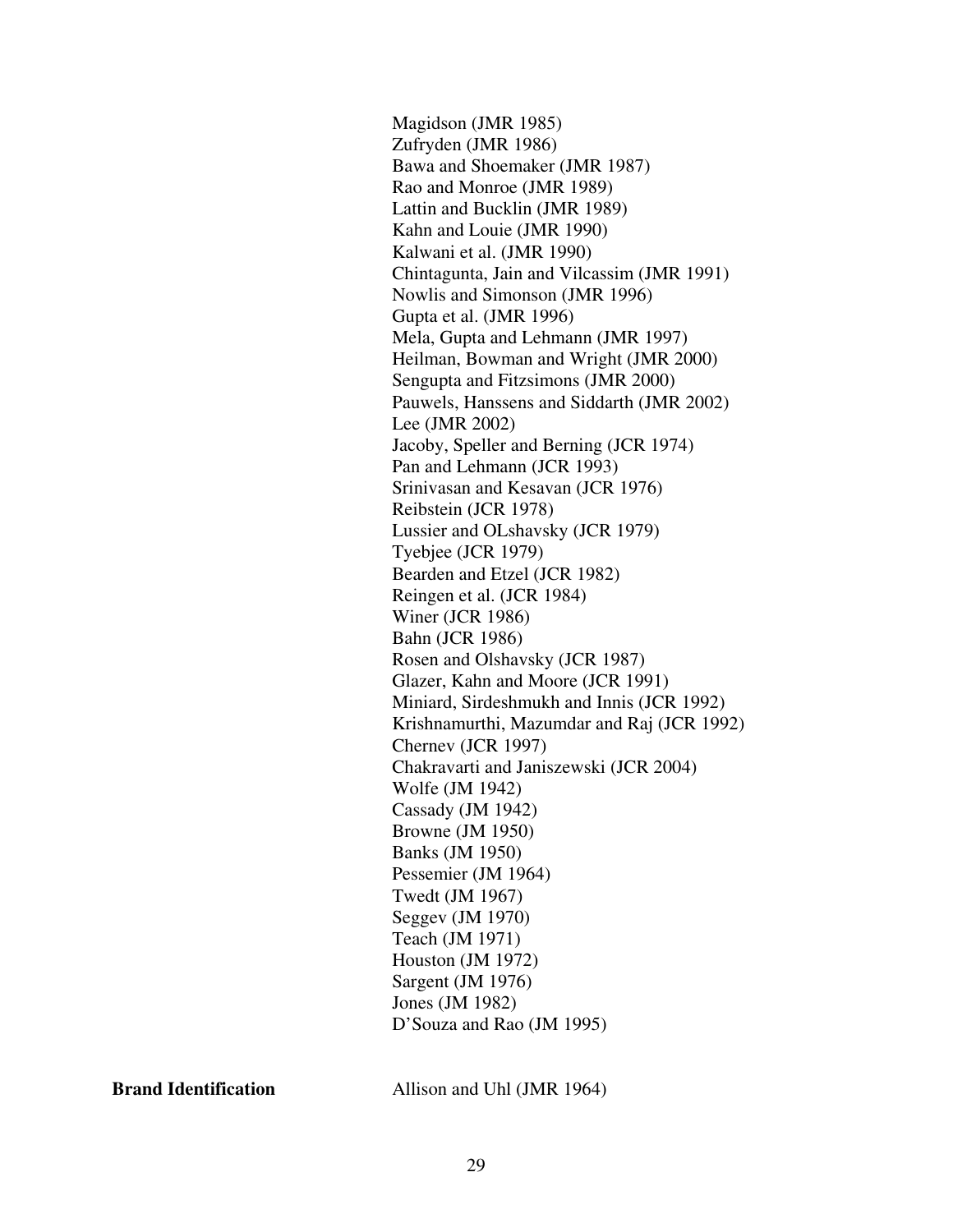| <b>Brand Assortment</b>                                        | Seggev (JM 1970)                                                                                                                                                                                                                                                                |  |  |
|----------------------------------------------------------------|---------------------------------------------------------------------------------------------------------------------------------------------------------------------------------------------------------------------------------------------------------------------------------|--|--|
| <b>Branding</b>                                                | Marquardt, Makens and Larzelere (JMR 1965)                                                                                                                                                                                                                                      |  |  |
| <b>Channels &amp; Brand</b><br>(i.e., Distbr vs. Mnfr Brand)   | Slater (JMR 1969)<br>Corstjens and Lal (JMR 2000)<br>Goodman (JM 1955)<br><b>Makens</b> (JM 1964)<br>Schutte (JM 1969)<br>Swan (JM 1974)<br>Fein and Anderson (JM 1997)                                                                                                         |  |  |
| <b>Brand Categories</b><br>(i.e., private, generics, national) | Rao (JMR 1969)<br>Ehrenberg and Goodhardt (JMR 1970)<br>Burger and Schott (JMR 1972)<br>Leclerc, Schmitt and Dube (JMR 1994)<br>Sethuraman (JMR 1996)<br>Zhang and Schmitt (JMR 2001)<br><b>Makens</b> (JM 1964)<br>McEnally (JM 1984)<br>Ailawadi, Neslin and Gedenk (JM 2001) |  |  |
| <b>Brand Image and Beliefs</b>                                 | Bird, Channon and Ehrenberg (JMR 1970)<br>Fry and Claxton (JMR 1971)<br>Barnard and Ehrenberg (JMR 1990)<br>Park et al. (JM 1986)<br>Loken and John (JM 1993)                                                                                                                   |  |  |
| <b>Brand Perceptions</b>                                       | Rao (JMR 1972)<br>Kinnear and Taylor (JMR 1973)                                                                                                                                                                                                                                 |  |  |
| <b>Brand Awareness/Familiarity</b>                             | Day and Pratt (JMR 1970)<br>Bogart and Lehman (JMR 1973)<br>Monroe (JCR 1976)<br>Hoyer and Brown (JCR 1990)<br>Campbell and Keller (JCR 2003)<br>Greenberg (JM 1958)<br>Keller, Heckler and Houston (JM 1998)<br>Kirmani (JCR 1990)<br>Kent and Allen (JM 1994)                 |  |  |
| <b>Brand Discrimination</b>                                    | Haley (JM 1979)                                                                                                                                                                                                                                                                 |  |  |
| <b>Brand Acceptance</b>                                        | Aaker (JMR 1972)                                                                                                                                                                                                                                                                |  |  |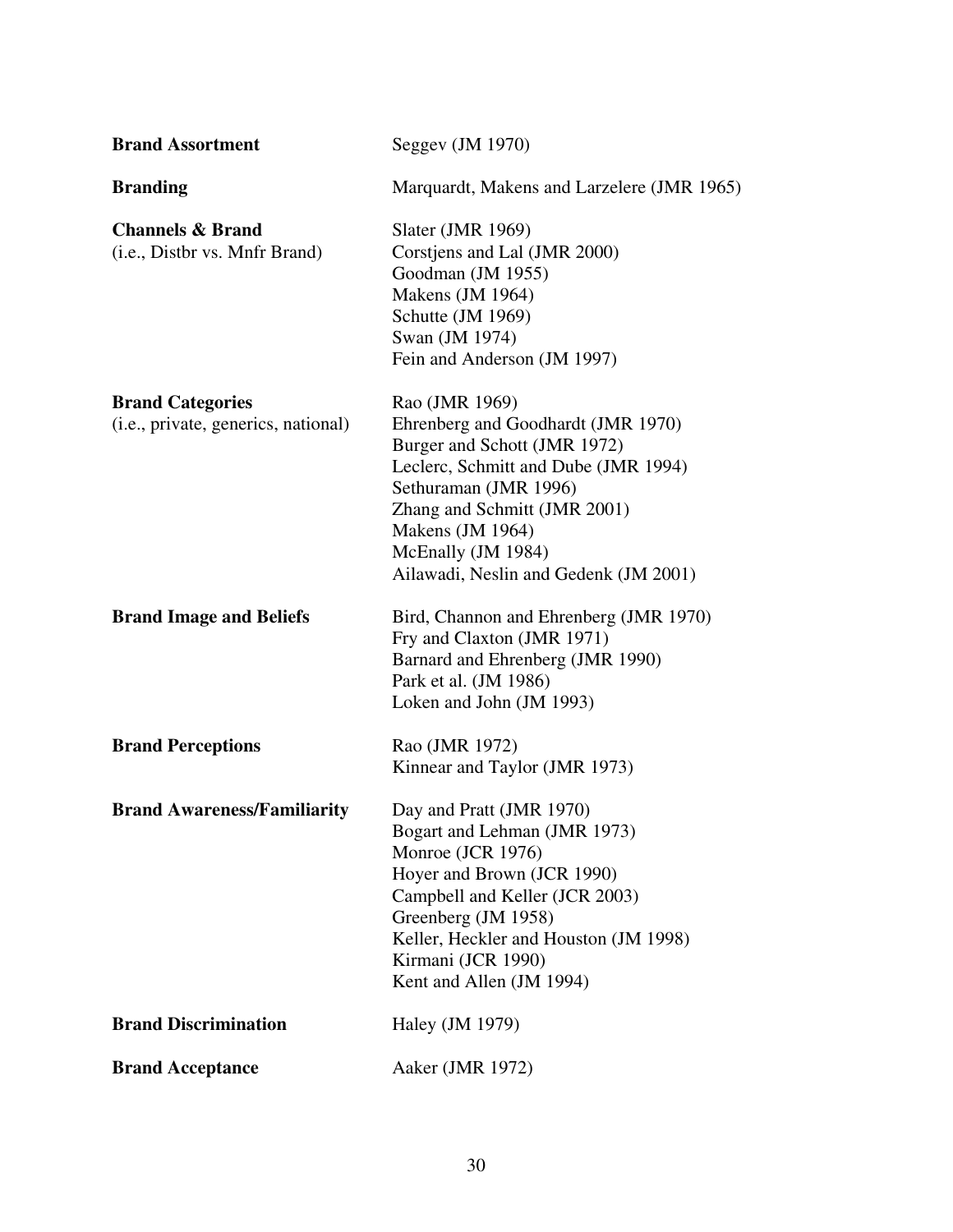| <b>Brand Ambiguity</b>                                  | Miller, Mazis and Wright (JMR 1971)                                                                                                                                                                                                                                                                                                                                              |  |  |  |
|---------------------------------------------------------|----------------------------------------------------------------------------------------------------------------------------------------------------------------------------------------------------------------------------------------------------------------------------------------------------------------------------------------------------------------------------------|--|--|--|
| <b>Brand Information/</b><br><b>Understanding Brand</b> | Woodruff (1972)<br>Woodruff (JMR 1972)<br>Jacoby, Speller and Kohn (JMR 1974)<br>Park and Srinivasan (JMR 1994)<br>Jacoby, Szybillo and Busato-Schach (JCR 1977)<br>Rudd and Kohout (JCR 1983)<br>Simonson, Huber and Payne (JCR 1988)<br>Hastak and Olson (JCR 1989)                                                                                                            |  |  |  |
| <b>Brand Knowledge</b>                                  | Keller (JCR 2003)                                                                                                                                                                                                                                                                                                                                                                |  |  |  |
| <b>Brand Evaluation</b>                                 | Kraft, Granbois and Summers (JMR 1973)<br>Davis, Inman and McAlister (JMR 1992)<br>Raghubir and Corfman (JMR 1999)<br>Gardner (JCR 1983)<br>Nedungadi (JCR 1990)<br>Venkataramani Johar, Jedidi and Jacoby (JCR 1997)<br>Gurhan-Canli (JCR 2003)<br>Adaval (JCR 2003)                                                                                                            |  |  |  |
| <b>Brand Features</b>                                   | Green, Wind, Claycamp (JMR 1975)                                                                                                                                                                                                                                                                                                                                                 |  |  |  |
| <b>Brand Segmentation/Positioning</b>                   | Blattberg and Sen (JMR 1976)<br>Starr and Rubinson (JMR 1978)<br>Sujan and Bettman (JMR 1989)<br>Waarts, Carree and Wierenga (JMR 1991)<br>Bucklin and Gupta (JMR 1992)<br>Chintagunta (JMR 1994)<br>Bucklin, Gupta and Han (JMR 1995)<br>Pham and Muthukrishnan (JMR 2002)<br>Pechmann and Ratneshwar (JCR 1991)<br>Blattberg (JM 1980)<br>Alden, Steenkamp and Batra (JM 1999) |  |  |  |
| <b>Brand Life Cycles</b>                                | Simon (JMR 1979)<br>Schoemaker (JMR 1986)                                                                                                                                                                                                                                                                                                                                        |  |  |  |
| <b>Brand Comparisons</b>                                | Golden (JMR 1979)                                                                                                                                                                                                                                                                                                                                                                |  |  |  |
| <b>Brand Recall/Memory</b>                              | Alba and Chattopadhayay (JMR 1986)<br>Unnava and Burnkrant (JMR 1991)<br>Hutchinson, Raman and Mantrala (JMR 1994)<br>Law (JMR 2002)<br>Morrin and Ratneshwar (JMR 2003)                                                                                                                                                                                                         |  |  |  |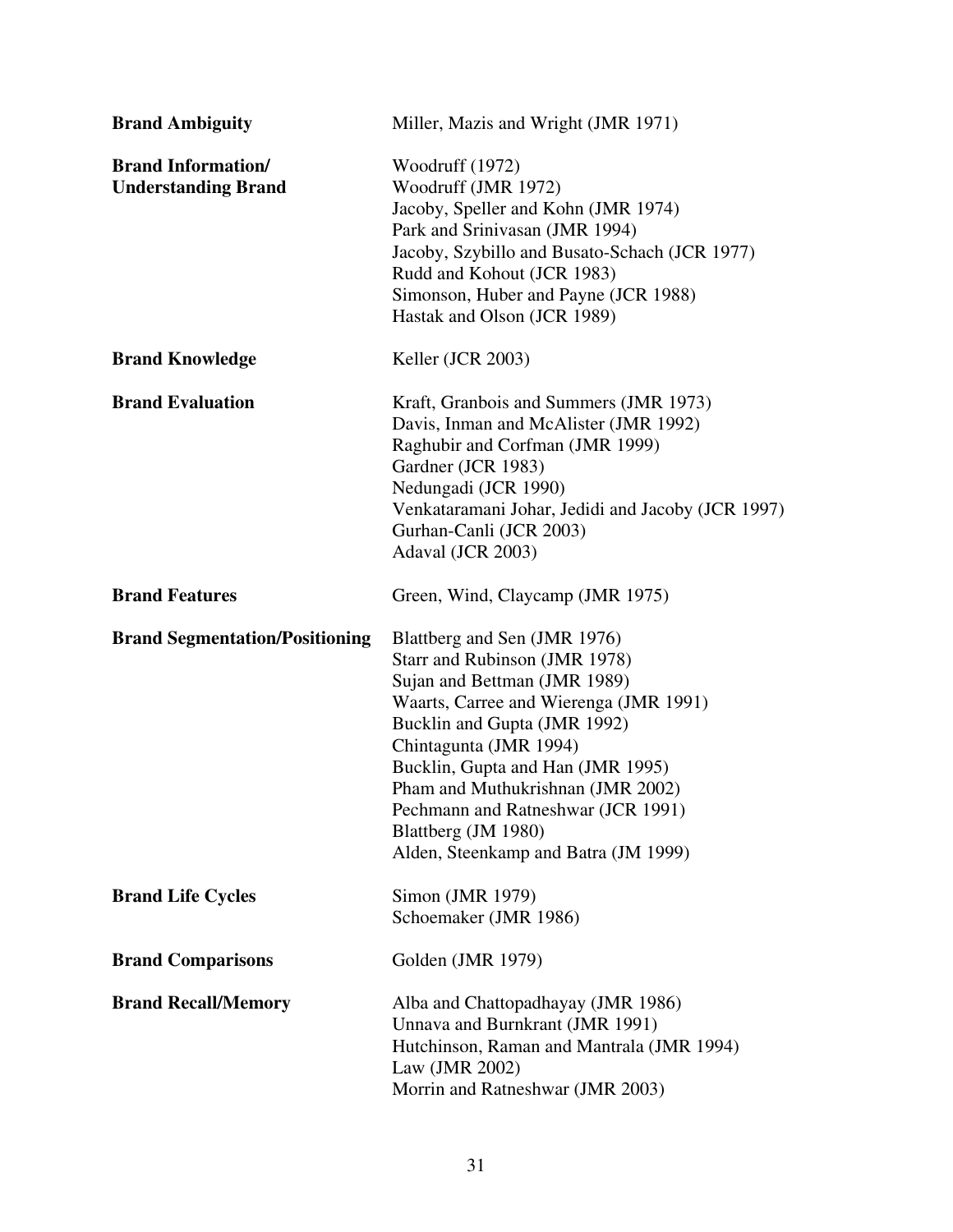|                                             | Shapiro and Spence (JCR 2002)<br>Russell (JCR 2002) |
|---------------------------------------------|-----------------------------------------------------|
|                                             | Lynch, Marmorstein and Weigold (JCR 1988)           |
| <b>Brand (&amp;Inter-) Substitutability</b> | Bucklin and Srinivasan (JMR 1991)                   |
|                                             | Bergen, Dutta and Shugan (JMR 1996)                 |
| <b>Brand Extensions</b>                     | Boush and Loken (JMR 1991)                          |
|                                             | Keller and Aaker (JMR 1992)                         |
|                                             | Smith and Whan (JMR 1992)                           |
|                                             | Broniarczyk and Alba (JMR 1994)                     |
|                                             | Dacin and Smith (JMR 1994)                          |
|                                             | Gurhan-Canli and Maheswaran (JMR 1998)              |
|                                             | Morrin (JMR 1999)<br>Klink and Smith (JMR 2001)     |
|                                             | Bottomley and Holden (JMR 2001)                     |
|                                             | Park, Milberg and Lawson (JCR 1991)                 |
|                                             | Barone, Miniard and Romeo (JCR 2000)                |
|                                             | Zhang and Sood (JCR 2002)                           |
|                                             | Van Osselaer and Alba (JCR 2003)                    |
|                                             | Aaker and Keller (JM 1990)                          |
|                                             | Lane and Jacobson (JM 1995)                         |
|                                             | John, Loken and Joiner (JM 1998)                    |
|                                             | Desai and Keller (JM 2002)                          |
|                                             | Kirmani, Sood and Bridges (JM 1999)                 |
|                                             | Swaminathan. Fox and Reddy (JM 2001)                |
|                                             | Balachander and Ghose (JM 2003)                     |
| <b>Brand Equity</b>                         | Shocker (JMR 1993)                                  |
|                                             | Herr (JMR 1994)                                     |
|                                             | Buchanan, Simmons and Bickart (JMR 1999)            |
|                                             | Dawar and Pillutla (JMR 2000)                       |
|                                             | Dillon, Madden, Kirmani and Mukherjee (JMR 2001)    |
|                                             | Martin and Stewart (JMR 2001)                       |
|                                             | Broniarczyk and Gershoff (JMR 2003)                 |
|                                             | Osselaer and Alba (JCR 2000)                        |
|                                             | Keller (JM 1993)                                    |
|                                             | Moore, Wilkie and Lutz (2002)                       |
|                                             | Ailawadi, Lehmann and Neslin (2003)                 |
| <b>Brand Interest</b>                       | Machleit, Allen and Madden (JM 1993)                |
| <b>Brand Commitment</b>                     | Coulter, Price and Feick (JCR 2003)                 |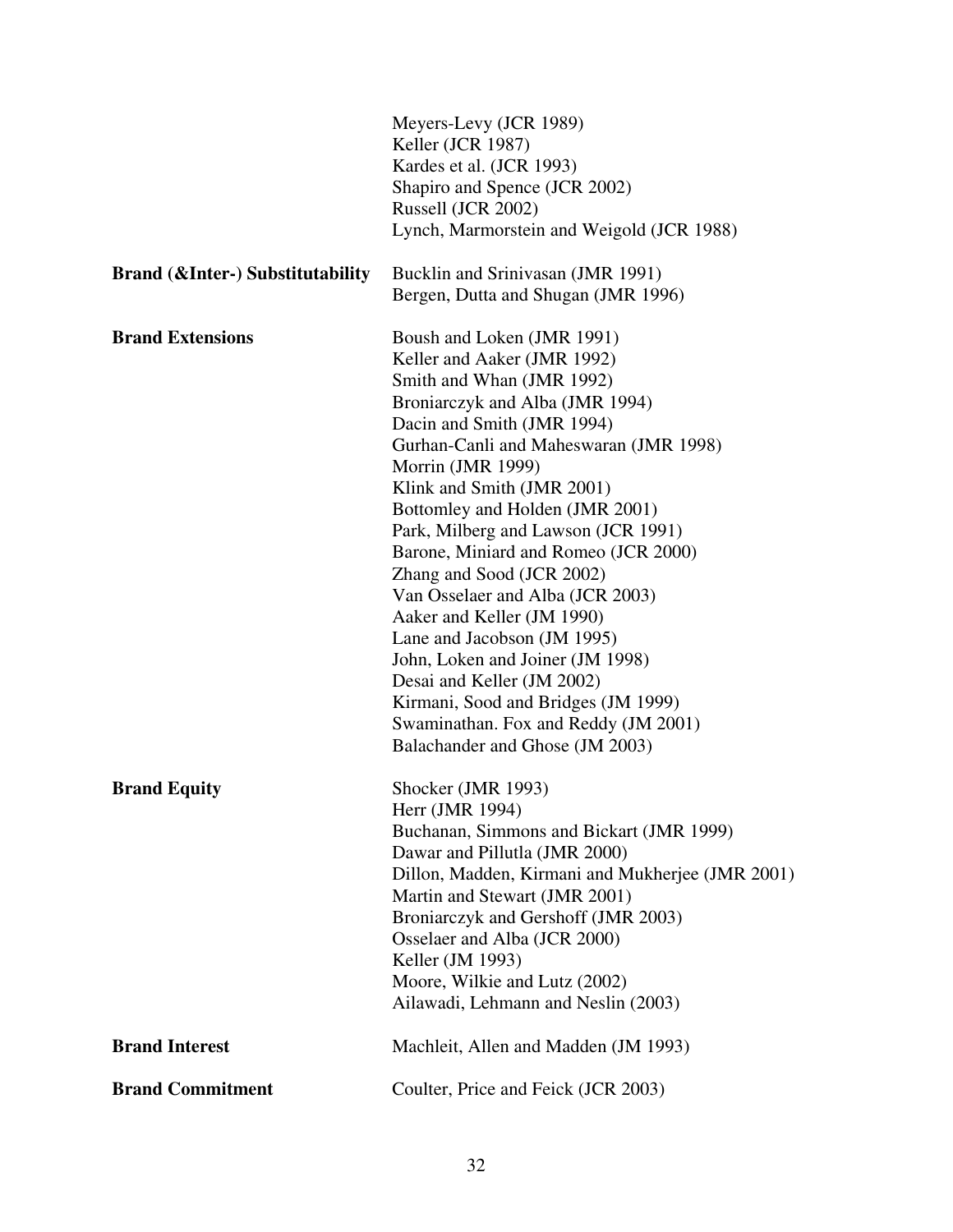| <b>Brand Imitation</b>                             | Zinkhan (JM 1997)                                                                                                                                        |  |  |  |
|----------------------------------------------------|----------------------------------------------------------------------------------------------------------------------------------------------------------|--|--|--|
| <b>Brand Management</b>                            | Schocker, Srivastava and Ruekert (JMR 1994)<br>Low and Fullerton (JMR 1994)                                                                              |  |  |  |
| <b>Brand Strategy/Policy</b>                       | Slate (JMR 1968)<br><b>Myers (JMR 1969)</b><br>Gatignon, Weitz and Bansal (JMR 1990)                                                                     |  |  |  |
| <b>Brand Alliances</b>                             | Park, Jun and Shocker (JMR 1996)<br>Simonin and Ruth (JMR 1998)<br>Rao, Qu and Ruekert (JMR 1999)                                                        |  |  |  |
| <b>Brand Personality</b>                           | Malhotra (JMR 1981)<br>Aaker, Jennifer (JMR 1997)<br><b>Belk (JCR 1988)</b>                                                                              |  |  |  |
| <b>Umbrella Branding</b>                           | Erdem (JMR 1998)<br>Erdem and Sun (JMR 2002)                                                                                                             |  |  |  |
| <b>Brand Dependencies</b>                          | Bockenholt and Dillon (JMR 2000)                                                                                                                         |  |  |  |
| <b>Brand Associations</b><br>(i.e., brand-quality) | Janiszewski and Van Osselaer (JMR 2000)<br>Lemon and Nowlis (JMR 2002)<br>Van Osselaer and Janiszweski (JCR 2001)<br>Richardson, Dick and Jain (JM 1994) |  |  |  |
| <b>Brand Names</b>                                 | Friedman (JCR 1985)<br>Janiszewski (JCR 1990)<br>Macklin (JCR 1996)<br>Ahluwalia and Gurhan-Canli (JCR 2000)<br>Meyers-Levy (JCR 1989)                   |  |  |  |
| <b>Brand Logos</b>                                 | Janiszewski and Meyvis (JCR 2001)                                                                                                                        |  |  |  |
| <b>Brand Advantage</b>                             | Muthukrishnan (JCR 1995)                                                                                                                                 |  |  |  |
| <b>Brand Meaning</b>                               | Brown, Kazinets and Sherry (JM 2003)                                                                                                                     |  |  |  |
| <b>Brand Community</b>                             | Muniz and O'Guinn (JCR 2001)<br>McAlexander, Schouten and Koening (JM 2002)                                                                              |  |  |  |
| <b>Consumer Culture and Branding</b>               | McCracken (JCR 1986)<br>Fournier (JCR 1998)<br><b>Holt (JCR 2002)</b>                                                                                    |  |  |  |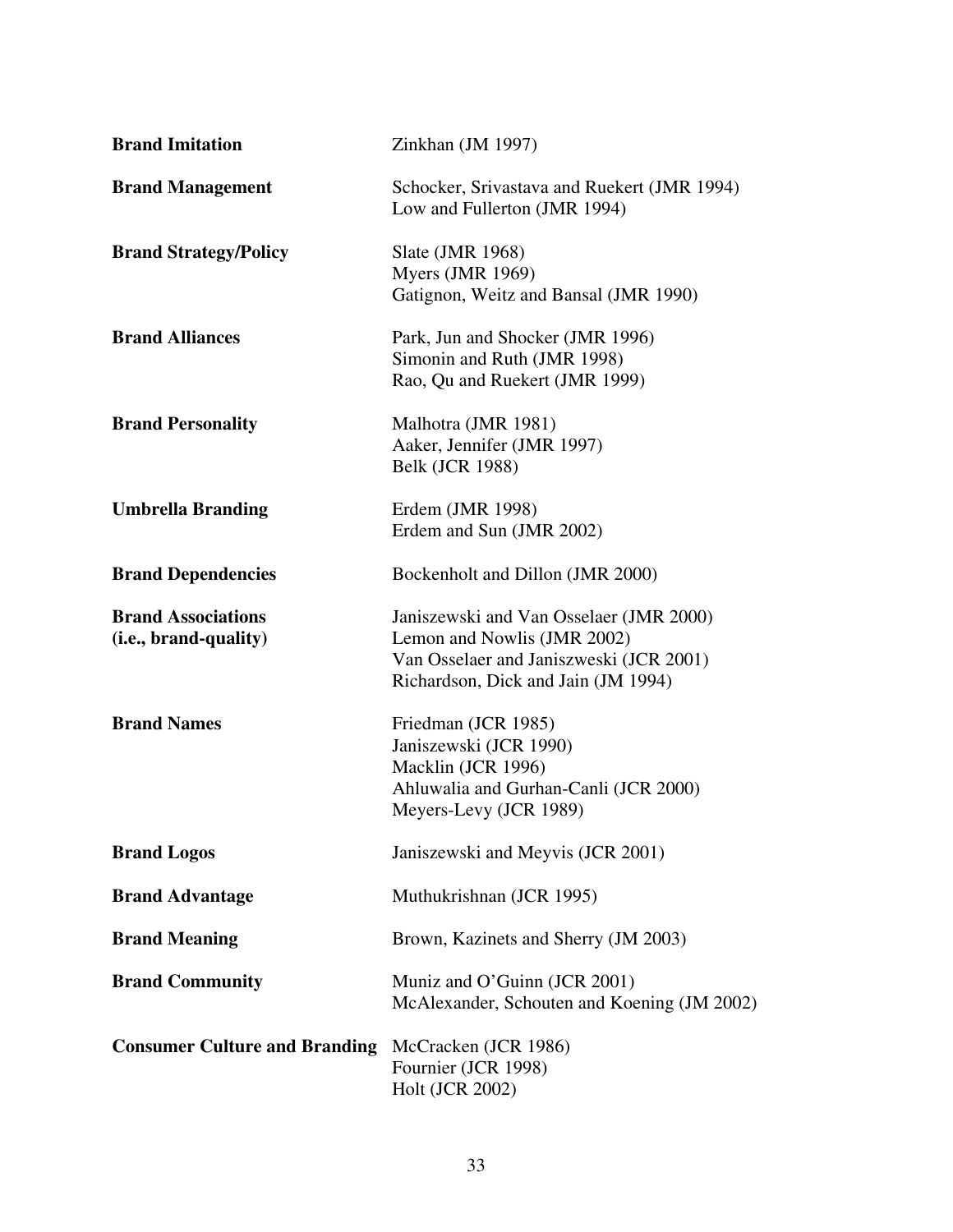## **Table 2**

## **BRAND CHARACTERISTICS IN THE ANCIENT AND MODERN WORLDS**

|                         | <b>Brand Characteristics</b> |              |        |        |             |  |
|-------------------------|------------------------------|--------------|--------|--------|-------------|--|
| Period                  | Information:                 | Information: | Image: | Image: | Image:      |  |
|                         | Origin                       | Quality      | Power  | Value  | Personality |  |
| Early Bronze IV         | X                            | X            |        |        |             |  |
| $2250 - 2000$ BCE       |                              |              |        |        |             |  |
| The Indus Valley        |                              |              |        |        |             |  |
| The Middle Bronze Age   | X                            | X            |        |        |             |  |
| $2000 - 1500$ BCE       |                              |              |        |        |             |  |
| Shang China             |                              |              |        |        |             |  |
| The Late Bronze Age     | X                            | X            |        | X      |             |  |
| 1500 - 1000 BCE         |                              |              |        |        |             |  |
| Cyprus                  |                              |              |        |        |             |  |
| The Iron Age Revolution | X                            | X            | X      | X      |             |  |
| $1000 - 500$ BCE        |                              |              |        |        |             |  |
| Tyre                    |                              |              |        |        |             |  |
| The Iron Age            | X                            | X            | X      | X      |             |  |
| $825 - 336$ BCE         |                              |              |        |        |             |  |
| Greece                  |                              |              |        |        |             |  |
| Modern                  | X                            | X            | X      | X      | X           |  |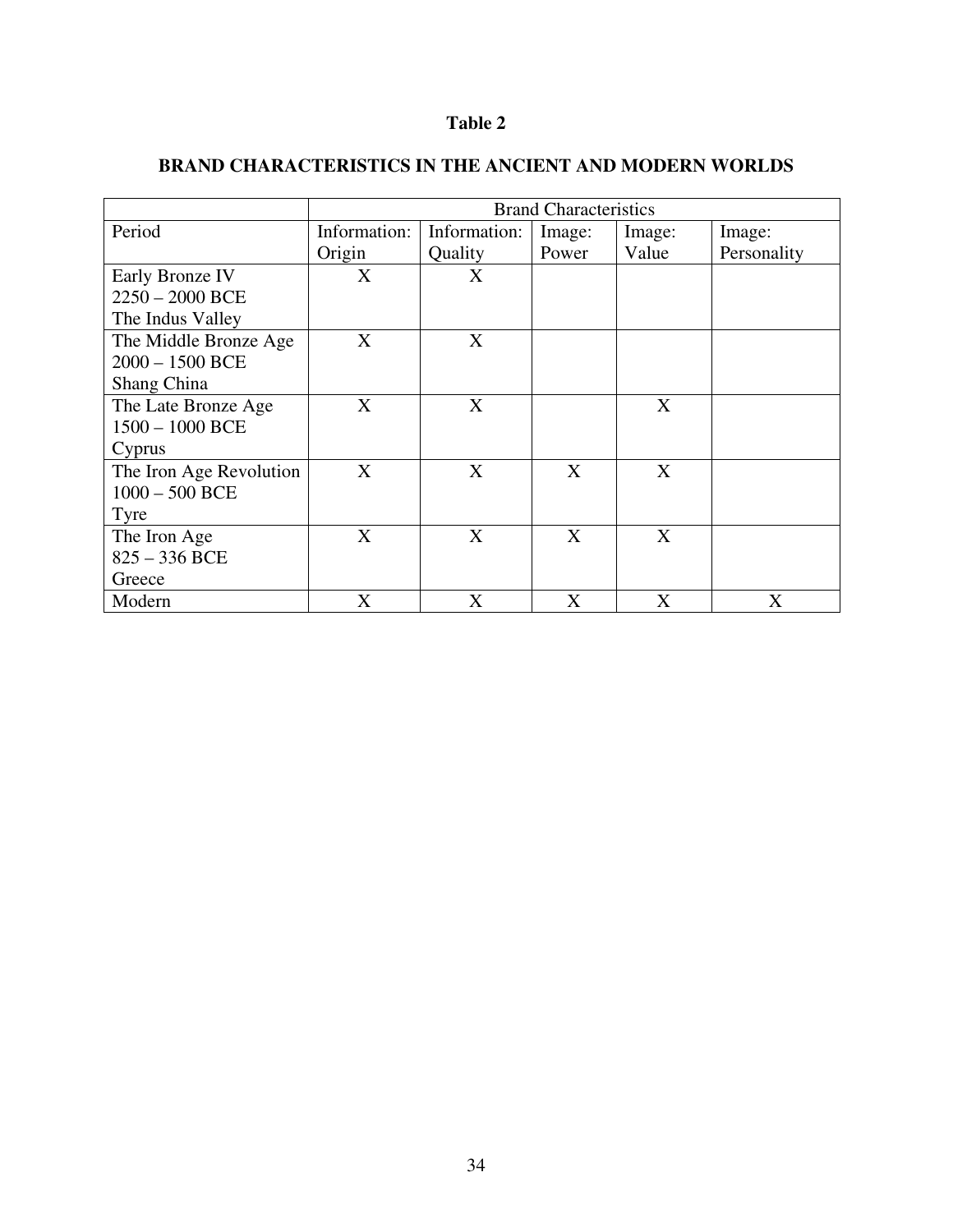#### **REFERENCES**

Aaker, Jennifer L. (1997), "Dimensions of Brand Personality," *Journal of Marketing Research,* 34 (August), 347-356.

Aubet, Maria Eugenia (1987), *The Phoenicians and the West: Politics, Colonies and Trade*. Cambridge: Cambridge University Press.

Belk, Russell W. (1988), "Possessions and the Extended Self," *Journal of Consumer Research,* 2 (September), 139-168.

Biel, Alexander (1993), "Converting Image Into Equity," in *Brand Equity and Advertising*, David A. Aaker and Alexander Biel, eds. Hillsdale, NJ: Lawrence Erlbaum Associates. 67 – 82.

Castro, Maria C. F. (1995), *Iberia in Prehistory*. Oxford: Blackwell Publishers Ltd.

Clifford, Richard (1990), "Phoenician Religion," *Bulletin of the American Schools of Oriental Research*, 279 (August), 55-66.

Fullerton, Ronald A. (1987), "Historicism: What It Is and What It Means for Consumer Research," in *Advances in Consumer Research*, 14, Melanie Wallendorf and Paul Anderson, eds. Provo, UT: Association for Consumer Research, 431-434.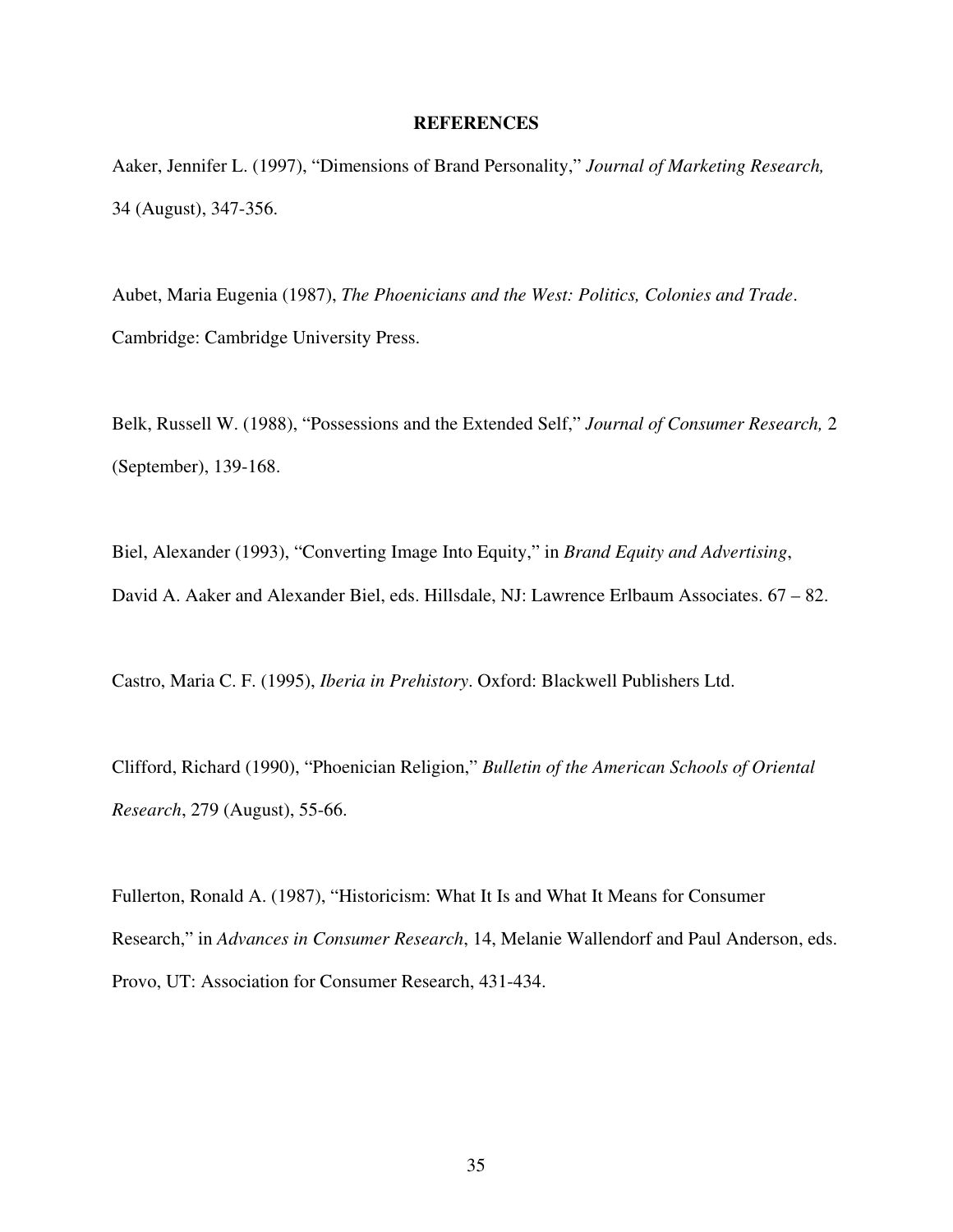Fullerton, Ronald A. (1988), "How Modern is Modern Marketing? Marketing's Evolution and the Myth of the 'Production Era'," *Journal of Marketing,* 52 (January), 108-125.

Halliday, Jean (1996), "Chrysler Brings out Brand Personalities with '97 Ads," *Advertising Age,* 67 (September), 3-5

Green, Peter (1979), *A Concise History of Ancient Greece to the Close of the Classical Era.* London: Thames and Hudson Ltd.

Harden, Donald B. (1971), *The Phoenicians*. Second edition, New York: Frederick A. Praeger.

Harrison, Richard J. (1988), *Spain at the Dawn History: Iberians, Phoenicians and Greeks.* London: Thames and Hudson.

Hawkes, C. (1973), "Commentary I: The Greek Venture and Archaeology," in *Archaeology into History I: Greeks, Celts and Romans, Studies in Venture and Resistance,* C. Hawkes and Sonia Chadwick Hawkes, eds. London: J.M. Dent and Sons, Ltd, 1-2.

Hotchkiss, George B. and Richard B. Franken (1923), *The Leadership of Advertised Brands: A Study of 100 Representative Commodities Showing the Names and Brands that are Most Familiar to the Public.* Garden City, N.Y.: Doubleday, Page & Company.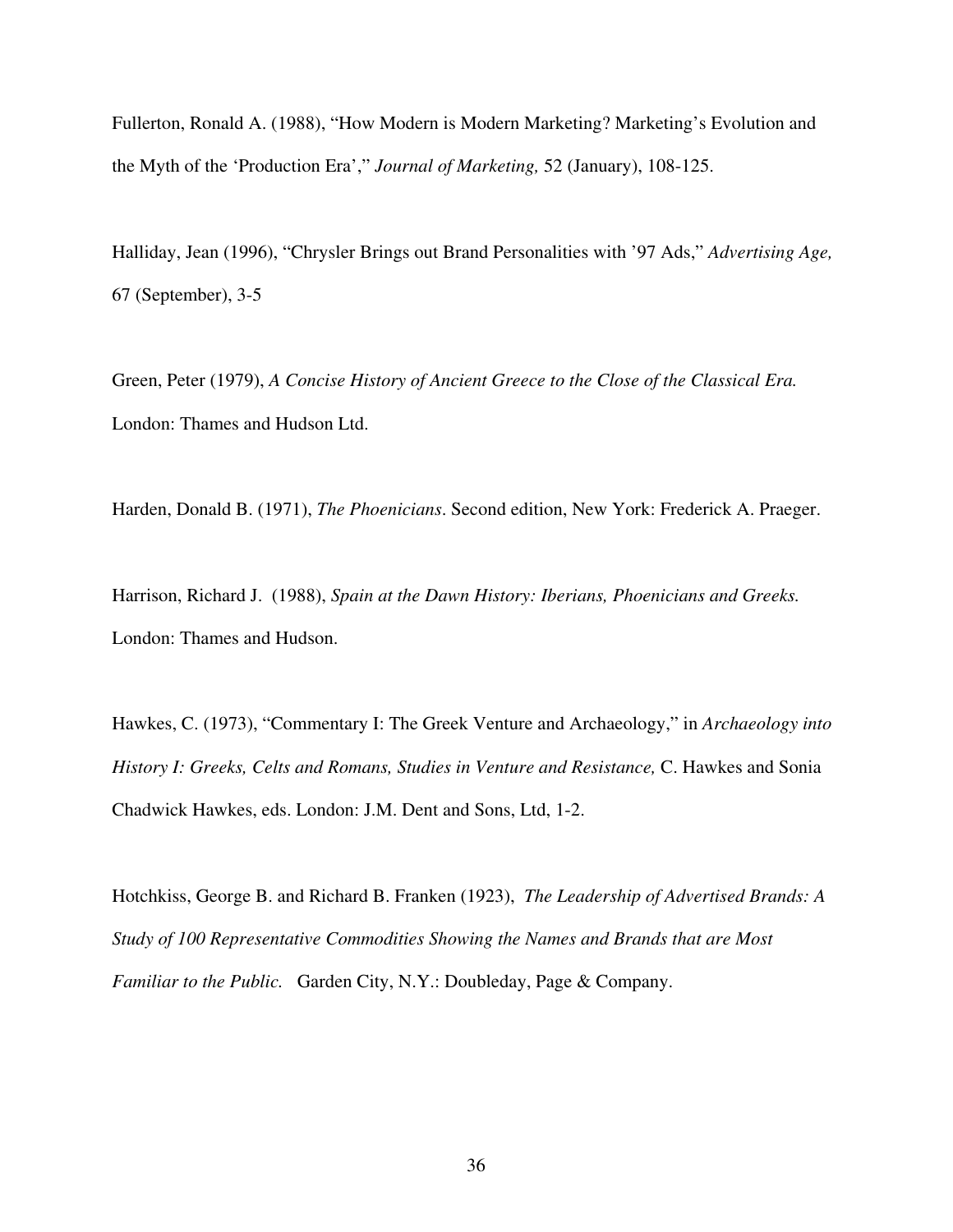Immerwahr, Sara A. (1999), *Aegean Painting in the Bronze Age*. University Park, PA: Pennsylvania State University Press.

Keller, Kevin Lane (2003), "Brand Synthesis: The Multidimensionality of Brand Knowledge," *Journal of Consumer Research,* 29 (March), 595-600.

Kenoyer, Jonathan Mark (1994), "The Harappan State, Was it or Wasn't it?" in *From Sumer to Meluhha: Contributions to the Archaeology of South and West Asia in Memory of George F. Dales, Jr*., Jonathan Mark Kenoyer, ed. Madison, WI: Prehistory Press, 71-80.

Kleine, Susan Shultz, Kleine, Robert E. and Kernan, Jerome B. (1993), "Mundane Consumption and the Self: A Social-Identity Perspective," *Journal of Consumer Psychology,* 2 (3), 209-235.

Lal, B.B. (1994). "The Chronological Horizon of the Mature Indus Civilization," in *From Sumer to Meluhha: Contributions to the Archaeology of South and West Asia in Memory of George F. Dales Jr.,* Jonathan Mark Kenoyer, ed. Madison, WI: Prehistory Press, 15-25.

Low, George A. and Fullerton, Ronald (1994), "Brands, Brand Management, and the Brand Manager System: A Critical-Historical Evaluation," *Journal of Marketing Research,* 31 (May), 173-190.

Malhotra, Naresh K. (1981), "A Scale to Measure Self-Concepts, Person Concepts and Product Concepts," *Journal of Marketing Research,* 18 (November): 456-464.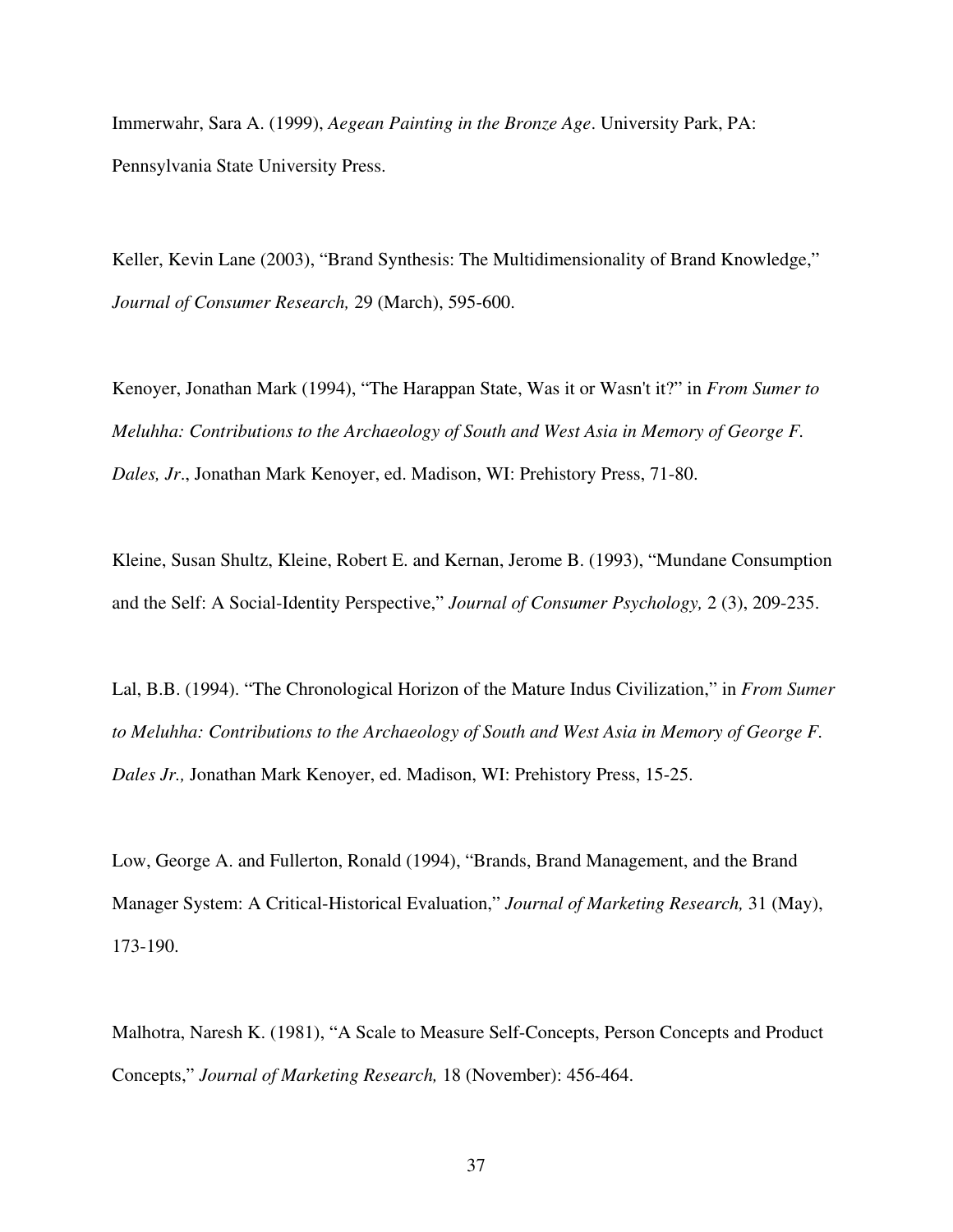McCracken, Grant (1986), "Culture and Consumption: A Theoretical Account of the Structure and Movement of the Cultural Meaning of Consumer Goods," *Journal of Consumer Research,* 13 (June), 71-84.

Moore, Karl and Lewis, David (1998), "The First Multinationals: Assyria Circa 2000 B.C," *Management International Review, 38* (2<sup>nd</sup> Quarter), 95-107.

---- and ---- (1999a), *Birth of the Multinational*. Copenhagen: Copenhagen Business School Press.

---- and ---- (1999b), "Multinational Enterprise in Ancient Phoenicia." *Business History,* 42 (2), 17-42.

---- and ---- (2005), *Birth the Multinational II.* Copenhagen: Copenhagen Business School Press. Forthcoming.

Murray, Oswyn (1993), *Early Greece*, 2nd Edition. London: Fontana Press.

Nevett, Terence (1991), "Historical Investigation and the Practice of Marketing," *Journal of Marketing,* 55 (July), 13-23.

Osborne, Robin (1996), *Greece in the Making, 1200-479 BCE.* London: Routledge.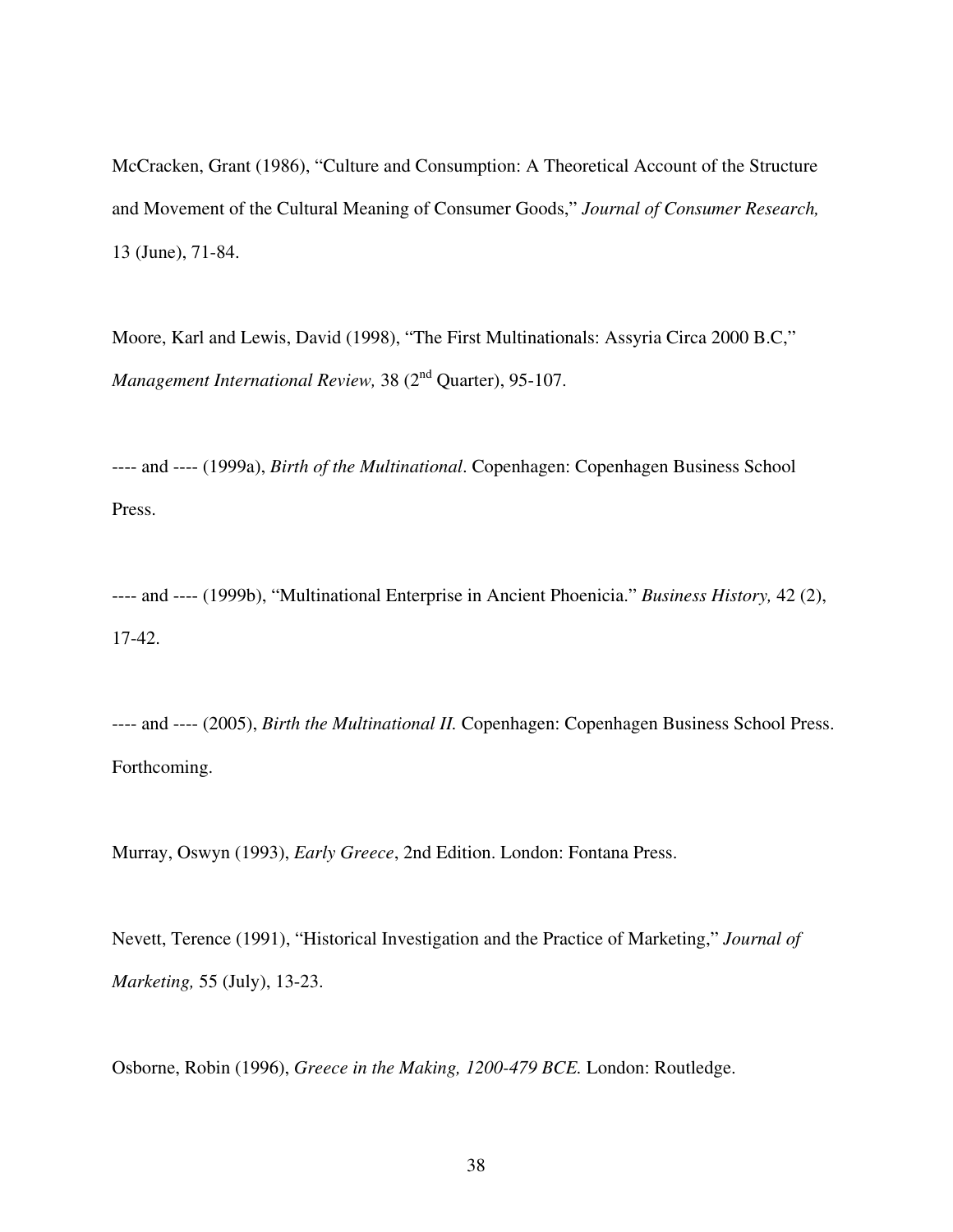---- (1998), *Archaic and Classical Greek Art*. Oxford: Oxford University Press.

Peter, J Paul and Olson, Jerry C. (2001), *Consumer Behavior*. Chicago: Irwin.

Plummer, J. (1985), "Brand Personality: A Strategic Concept for Multinational Advertising," in American Marketing Association's National *Marketing Educators' Conference,* Robert F. Lusch, Gary T. Ford, Gary L. Frazier, Roy D. Howell, Charles A. Ingene, Michael Reilly, and Ronald W. Stampfl, eds. NY: Young & Rubicam, 1-31.

Ratnagar, Shereen (1981), *Encounters: the Westerly Trade of the Harappa Civilization*. Delhi: Oxford University Press.

Ridgway, David (1973), "The First Western Greeks: Campanian Coasts and Southern Etruria" in *Archaeology into History I: Greeks, Celts and Romans, Studies in Venture and Resistance,* C. Hawkes and Sonia Chadwick Hawkes, eds. London: J.M Dent and Sons, Ltd., 5, 8.

Ries, Al and Ries, Laura (1998), *The 22 Immutable Laws of Branding*. New York: Harper Business Collins.

Roth, Martha Tobi (1997), *Law Collections from Mesopotamia and Asia Minor*, Second edition, Martha Tobi Roth, Harry A. Hoffner and Piotr Michalowski, eds. Atlanta, GA: Scholars Press.